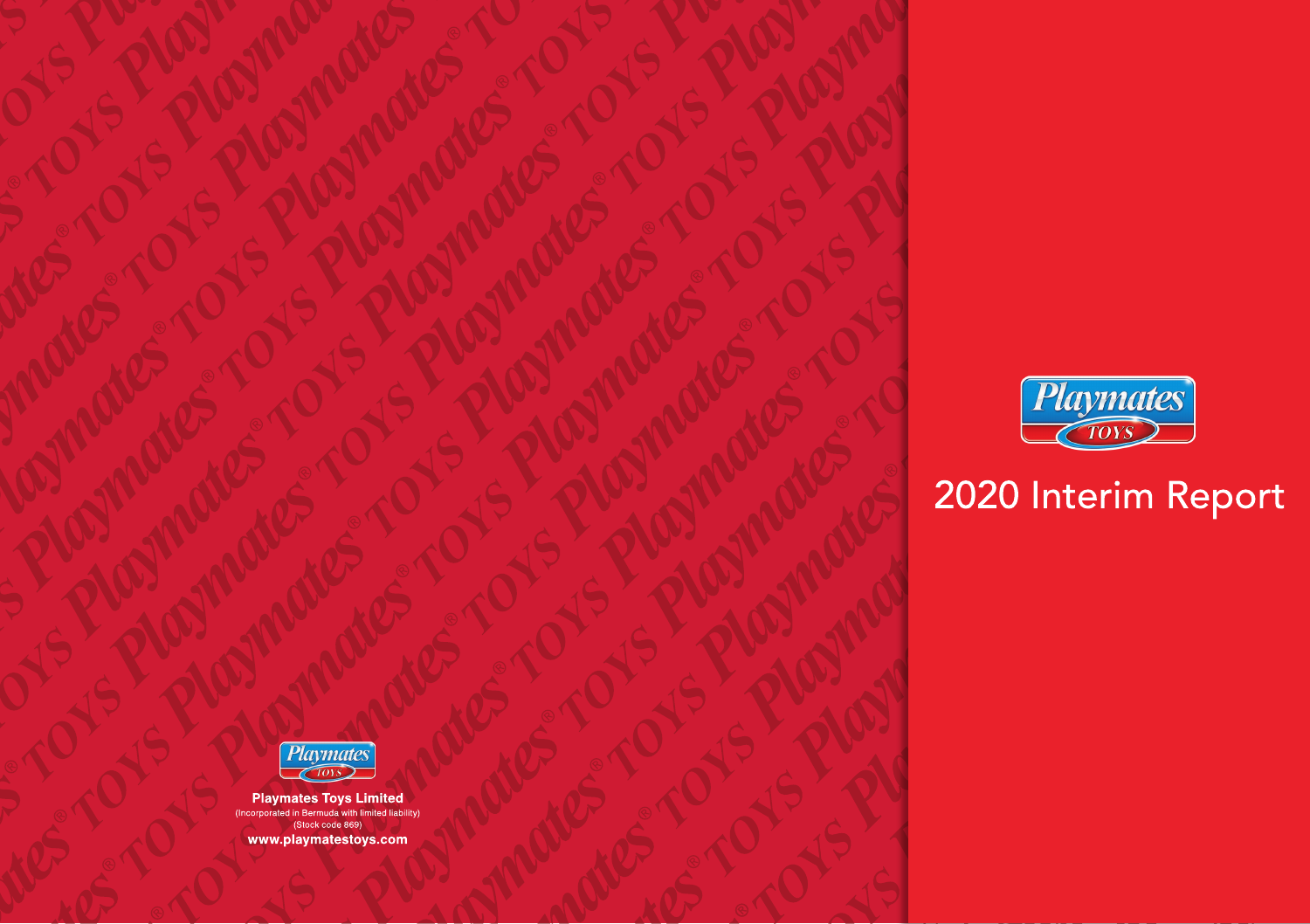# **CONTENTS**

**Management Discussion and Analysis**

| <b>Highlights</b>                                                                                                     | 2  |
|-----------------------------------------------------------------------------------------------------------------------|----|
| <b>Brand Overview</b>                                                                                                 | 3  |
| <b>Condensed Consolidated Financial Information</b>                                                                   |    |
| <b>Condensed Consolidated Income Statement and</b><br><b>Condensed Consolidated Statement of Comprehensive Income</b> | 5  |
| <b>Condensed Consolidated Statement of Financial Position</b>                                                         | 6  |
| <b>Condensed Consolidated Cash Flow Statement</b>                                                                     | 8  |
| <b>Condensed Consolidated Statement of Changes in Equity</b>                                                          | 9  |
| Notes to the Condensed Consolidated Financial Information                                                             | 10 |
| <b>Information Provided in Accordance with the Listing Rules</b>                                                      | 21 |
| <b>Corporate Information</b>                                                                                          | 28 |

The following trademarks and copyrights are used in the context of this report:

**Ben 10** TM & © 2020 Cartoon Network. A Time Warner Company. All Rights Reserved. • **Billboard** © 2020 Billboard. All Rights Reserved. • **Billie Eilish** © 2020 LASH Music, LLC. • **Bravado** © 2020 Bravado International Group Merchandising Services, Inc. • **Cartoon Network** TM & © 2020 Cartoon Network. A Time Warner Company. All Rights Reserved. • **Disney Junior** © Disney. All Rights Reserved. • **Godzilla vs. Kong** © 2020 Legendary. All Rights Reserved. © 2020 TOHO CO., LTD. All Rights Reserved. • **Grammy award** © 2020 Recording Academy. All Rights Reserved. • **Guru Studio** © 2020 Guru Animation Studio Ltd. All Rights Reserved. • **Legendary** TM & © 2020 Legendary. All Rights Reserved. • **Miraculous: Tales of Ladybug & Cat Noir** – Miraculous is a trademark of ZagTM – Method TM • **Netflix** – Netflix is a registered trademark of Netflix, Inc. • **Nickelodeon** © 2020 Viacom International Inc. All Rights Reserved. • **Pikwik Pack** © 2020 Guru Animation Studio Ltd. All Rights Reserved. • **Power Players** © 2020 – ZAGTOON – METHOD ANIMATION -FRANCE TELEVISIONS – WDR – PLANETA JUNIOR • **Teenage Mutant Ninja Turtles** © 2020 Viacom International Inc. All Rights Reserved. • **Toho** © 2020 TOHO CO., LTD. All Rights Reserved. • **Warner Bros. Pictures** TM & © 2020 Warner Bros. Entertainment Inc. All Rights Reserved. • **YouTube** © 2020 Google LLC All Rights Reserved. YouTube ™ is a trademark of Google LLC. • **ZAG** © 2020 – ZAGTOON – METHOD ANIMATION – FRANCE TELEVISIONS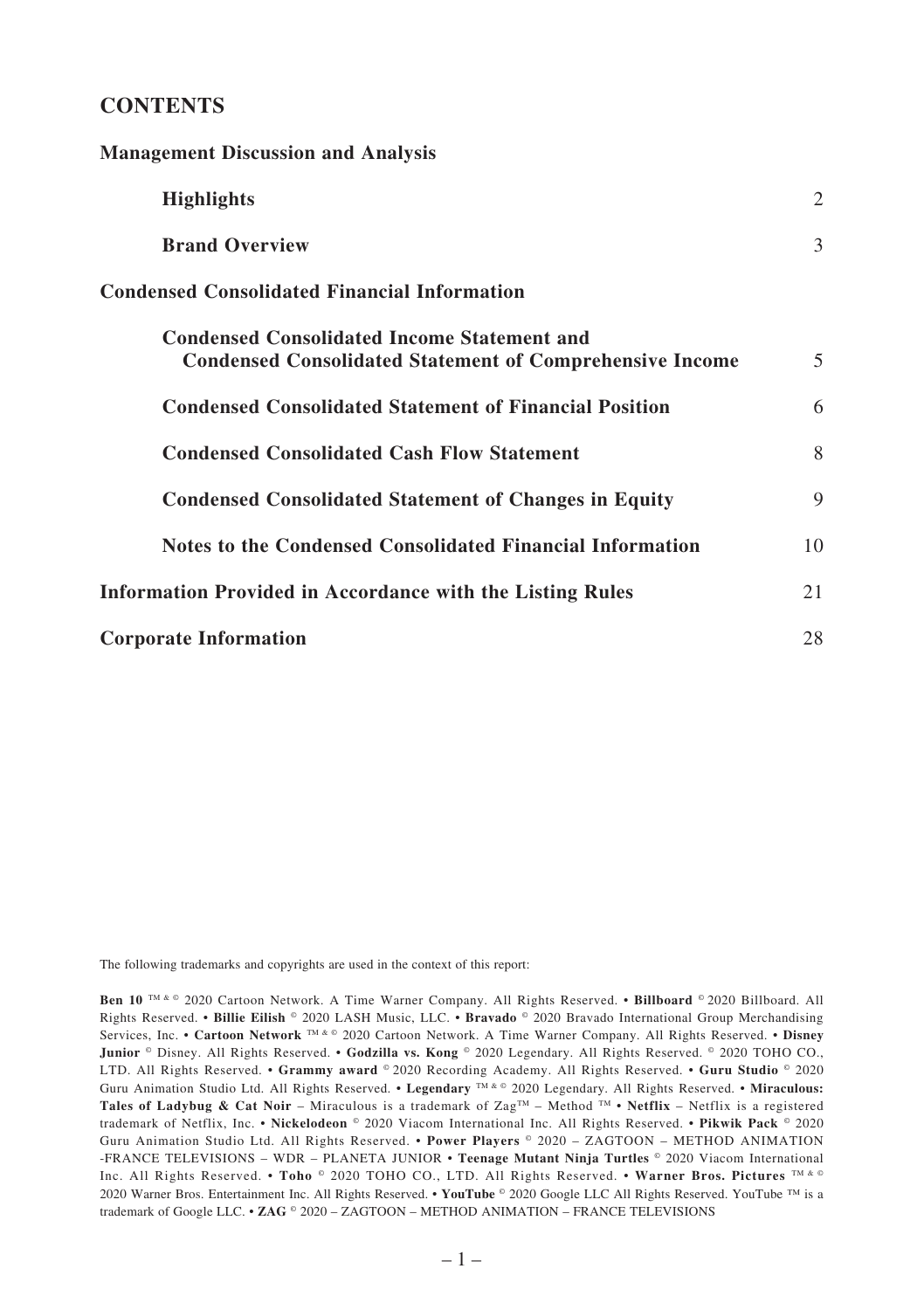# **MANAGEMENT DISCUSSION AND ANALYSIS**

# **Highlights**

| For the six months ended 30 June           | 2020<br><b>HK\$'000</b> | 2019<br><b>HK\$'000</b> |
|--------------------------------------------|-------------------------|-------------------------|
| Revenue                                    | 83,988                  | 157,156                 |
| Gross profit                               | 38,684                  | 80,014                  |
| Operating loss                             | (54,301)                | (31,071)                |
| Loss before income tax                     | (49, 426)               | (21, 282)               |
| Income tax (expense)/credit                | (3,212)                 | 1,381                   |
| Loss attributable to owners of the Company | (52, 638)               | (19,901)                |
|                                            |                         |                         |
| Loss per share                             | <b>HK</b> cents         | HK cents                |
| $-$ Basic                                  | (4.46)                  | (1.69)                  |
| - Diluted                                  | (4.46)                  | (1.69)                  |

Playmates Toys group worldwide turnover during the first half of 2020 was HK\$84 million (same period in 2019: HK\$157 million), representing a decrease of 47% compared to the prior year period. The decline in turnover was partly due to the planned hiatus of **Teenage Mutant Ninja Turtles ("TMNT")** and a contraction in **Ben 10** – both were main brands during the prior year. In addition, the COVID-19 pandemic severely disrupted the global supply chain, had a significant negative impact on retail sales around the world starting in March, and created an extremely challenging environment in which to launch new brands. As a result, sales from our new brand launches during the first half of 2020 did not offset the contraction in **TMNT** and **Ben 10** .

Gross profit ratio on toy sales was 46% (same period in 2019: 51%). The decrease in gross profit ratio was attributable to higher product development and tooling expenses related to new product introductions, partially offset by a higher percentage of overall sales generated in the U.S. market, which carries a higher gross margin. Recurring operating expenses decreased by 16% compared to the prior year period, reflecting: (i) lower marketing expenses, which increased however as a percentage of turnover, driven by promotional expenses and provisions for unfulfilled advanced royalties related to new brands; and (ii) a reduction in overhead expenses, which increased however as a percentage of turnover.

The Group reported an operating loss for the period of HK\$54 million (same period in 2019: operating loss of HK\$31 million). Net loss attributable to shareholders during the first half of 2020 was HK\$53 million (same period in 2019: net loss of HK\$20 million).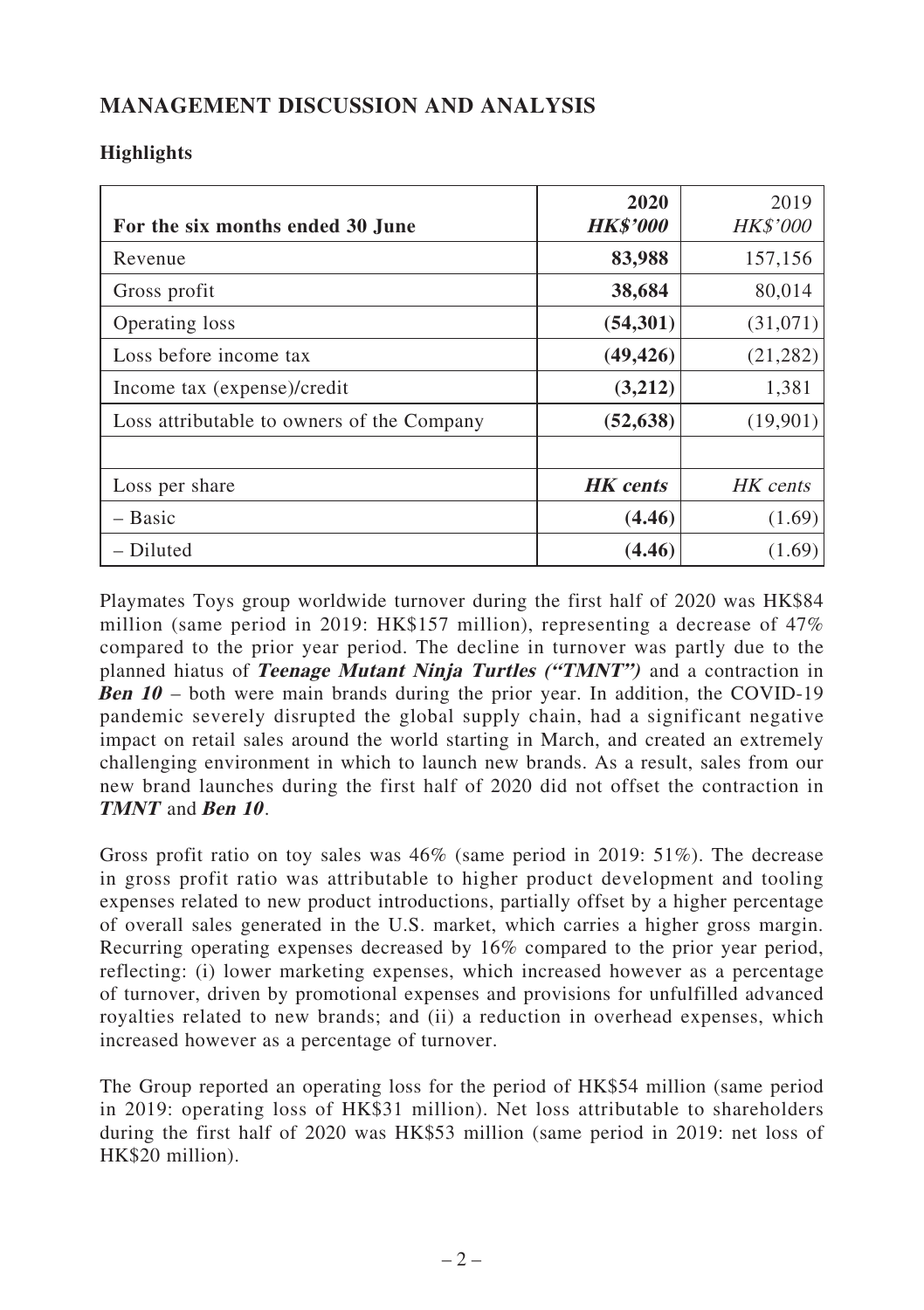The COVID-19 pandemic continues to present severe challenges to our operating environment in the near term. However, we will continue to prudently manage operating costs and adhere to the proven strategy of focusing our resources and efforts on selective new opportunities that are good fits for our core competence and reflect the changing consumer behaviours.

# **Brand Overview**

# **Ben 10**

Cartoon Network's **Ben 10** animated TV series, currently in season 4, continues to attract a significant fan base in the U.S. and in many international markets. New upcoming **Ben 10** content includes the animated movie **Ben 10 vs. The Universe** premiering this Fall. We expect continued positive contribution from the brand in 2020.

# **Godzilla vs. Kong**

The COVID-19 pandemic has upended movie release schedules, including the **Godzilla vs. Kong** movie from Legendary Entertainment and Warner Bros. Pictures, which has been delayed to 2021. We will launch our **Godzilla vs. Kong** movie product line in Fall 2020 as previously planned, although major promotions will occur closer to the movie release date next year. In the meantime, we will continue to sell products inspired by Toho's Classic Monsters, which have performed to expectations since launching in Spring 2020.

# **Power Players**

Following its debut on Cartoon Network, ZAG's action-comedy animation series **Power Players** is now streaming on Netflix. While the retail shut-down as a result of the COVID-19 pandemic hampered our product launch in the U.S. earlier this year, we are rolling out our **Power Players** product line across many major international markets throughout the rest of this year.

# **Miraculous: Tales of Ladybug & Cat Noir**

We are launching a collection of toys inspired by ZAG's hit entertainment property, **Miraculous: Tales of Ladybug & Cat Noir** starting in Fall 2020 in selected international markets. The property has become a global phenomenon, streaming and airing in over 120 countries worldwide, with new seasons and specials in production.

# **Spy Ninjas**

**Spy Ninjas** is a popular, action-packed YouTube adventure series featuring a team of best friends who use martial arts and detective skills to solve puzzles to defeat the evil hacker organization Project Zorgo. With multiple weekly episodes, the web series generates more than 400 million monthly views on YouTube – with an astounding 1 million views tallied within the first hour of every new daily episode.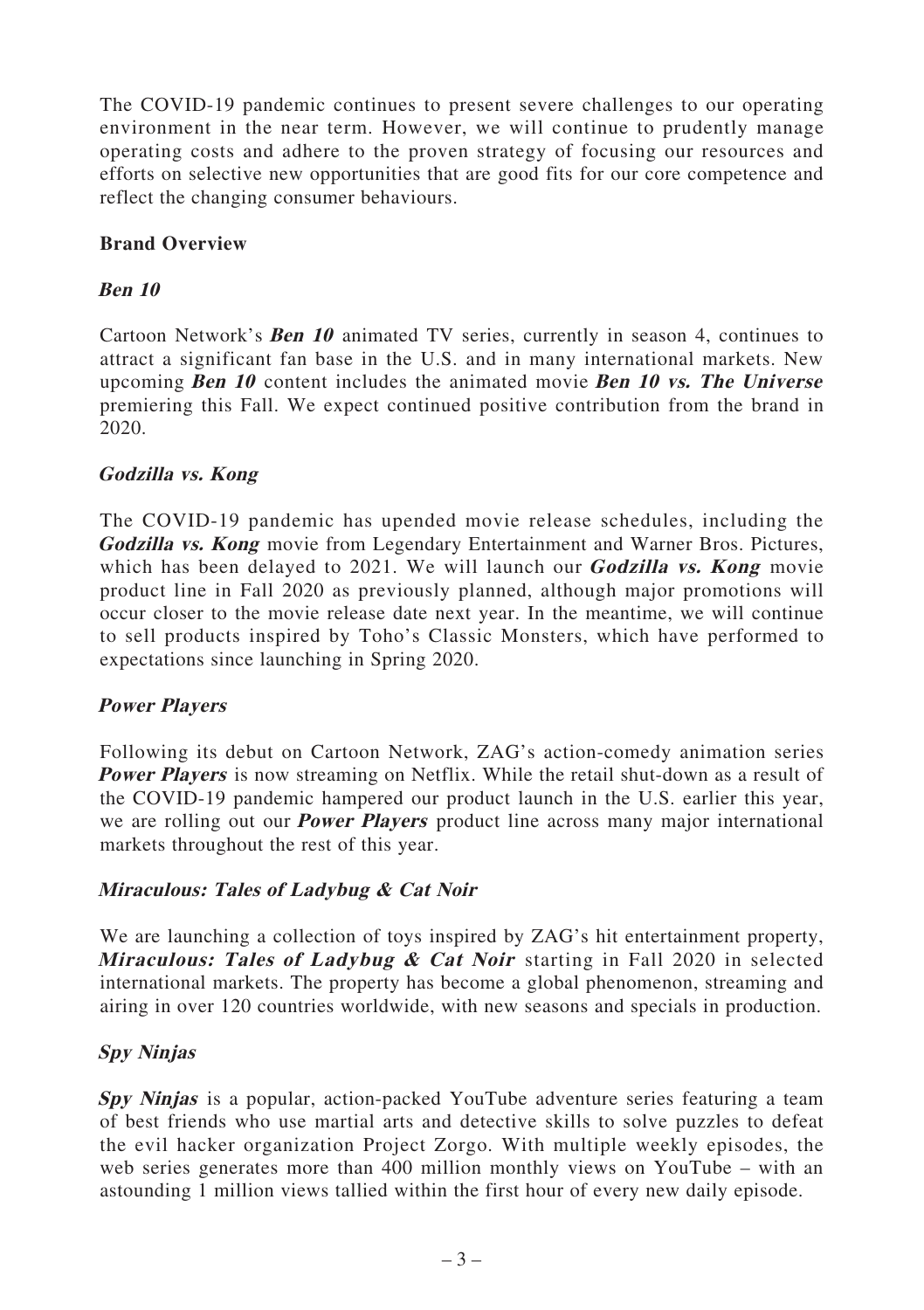The first wave of **Spy Ninjas** products from Playmates Toys will be available this Fall. It includes secret spy ninja gear, decoders, ninja weapons, a new Project Zorgo mask and other spy gadgets from the series.

# **Billie Eilish**

In partnership with Bravado, we are developing a collection of figures inspired by the breakthrough music artist and five-time Grammy award winner, Billie Eilish. Eilish is the first artist born in this millennium to achieve the #1 spot on the Billboard 200 chart and the youngest female to do so since 2009. As an artist with 19 billion streams globally and over 100 million social media followers, Billie Eilish is today's cultural icon. Our collection will be available starting this Fall to Billie Eilish fans and collectors of all ages.

# **Pikwik**

In collaboration with Toronto-based entertainment company Guru Studio, we will bring to market a complete line of pre-school figures, playsets, vehicles, plush and role play toys inspired by the new **Pikwik Pack** series, which is currently under development and slated to air on Disney Junior channel in the U.S. and a number of key international markets.

The series follows team leader Suki the hedgehog, Axel the racoon, Hazel the cat, and Tibor the hippo, as they work together to deliver surprise-filled parcels to the colorful residents of **Pikwik**. The episodes are packed with big adventures, silly hijinks, and heartfelt charm that will entertain pre-schoolers while underscoring the social value of team work, responsibility, and critical thinking.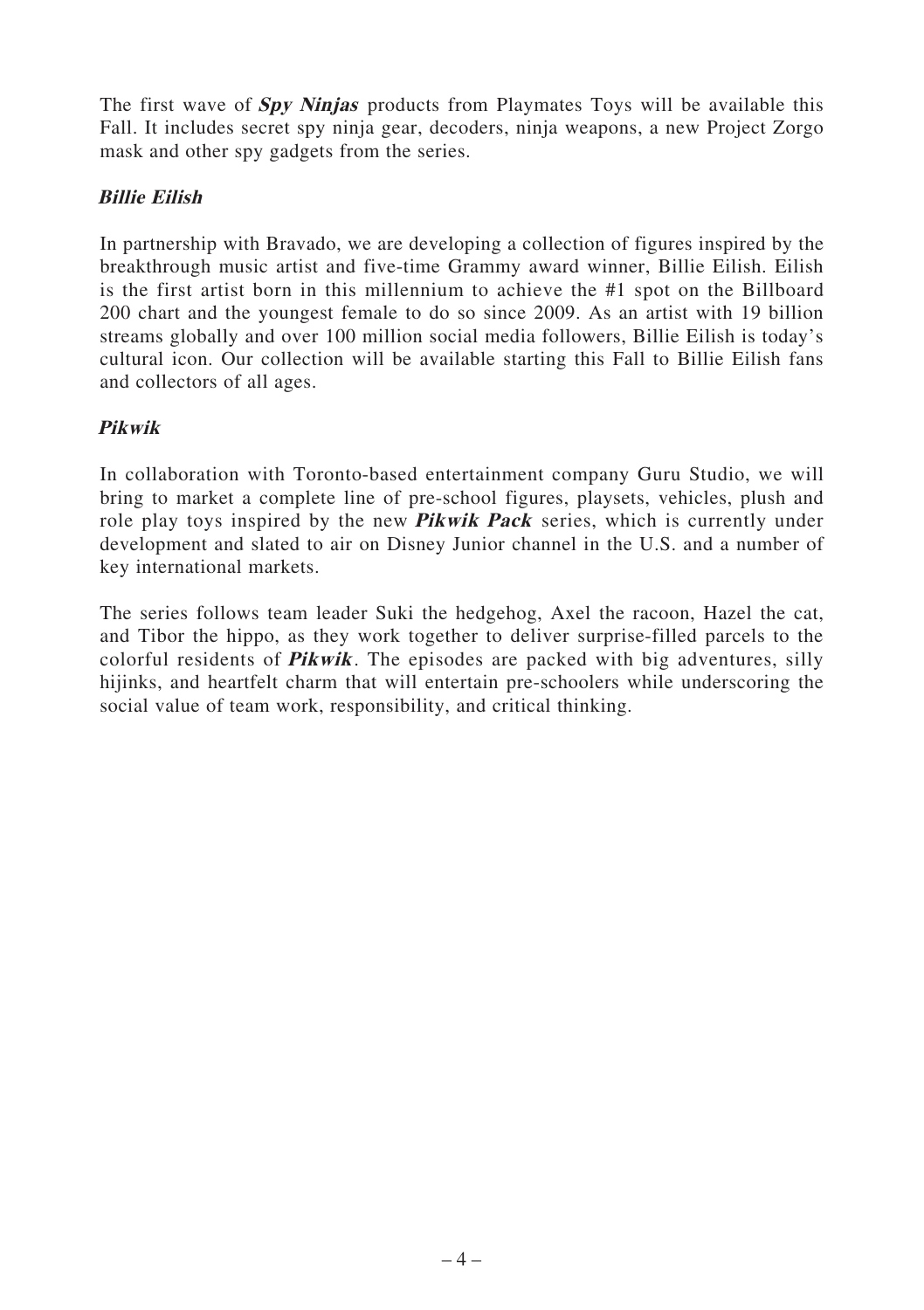# **CONDENSED CONSOLIDATED FINANCIAL INFORMATION**

# **Condensed Consolidated Income Statement and Condensed Consolidated Statement of Comprehensive Income**

For the six months ended 30 June 2020

|                                                                                                |                |                 | <b>Unaudited</b>         |           |
|------------------------------------------------------------------------------------------------|----------------|-----------------|--------------------------|-----------|
|                                                                                                |                |                 | Six months ended 30 June |           |
|                                                                                                |                | 2020            | 2020                     | 2019      |
|                                                                                                | <b>Note</b>    | <b>US\$'000</b> | <b>HK\$'000</b>          | HK\$'000  |
|                                                                                                |                | (Note 18)       |                          |           |
| Revenue                                                                                        | 3              | 10,768          | 83,988                   | 157,156   |
| Cost of sales                                                                                  |                | (5,808)         | (45, 304)                | (77, 142) |
| <b>Gross profit</b>                                                                            |                | 4,960           | 38,684                   | 80,014    |
| Marketing expenses                                                                             |                | (4,297)         | (33,518)                 | (41, 184) |
| Selling and distribution expenses                                                              |                | (835)           | (6,513)                  | (8,608)   |
| Administration expenses                                                                        |                | (6,789)         | (52, 954)                | (61,293)  |
| <b>Operating loss</b>                                                                          |                | (6,961)         | (54,301)                 | (31,071)  |
| Other net income                                                                               | $\overline{4}$ | 766             | 5,976                    | 10,468    |
| Finance costs                                                                                  |                | (141)           | (1,101)                  | (679)     |
| Loss before income tax                                                                         | 5              | (6,336)         | (49, 426)                | (21, 282) |
| Income tax (expense)/credit                                                                    | 6              | (412)           | (3,212)                  | 1,381     |
| Loss for the period and total<br>comprehensive income for the<br>period attributable to owners |                |                 |                          |           |
| of the Company                                                                                 |                | (6,748)         | (52, 638)                | (19,901)  |
|                                                                                                |                | <b>US</b> cents | <b>HK</b> cents          | HK cents  |
| Loss per share                                                                                 | 8              |                 |                          |           |
| Basic                                                                                          |                | (0.57)          | (4.46)                   | (1.69)    |
| Diluted                                                                                        |                | (0.57)          | (4.46)                   | (1.69)    |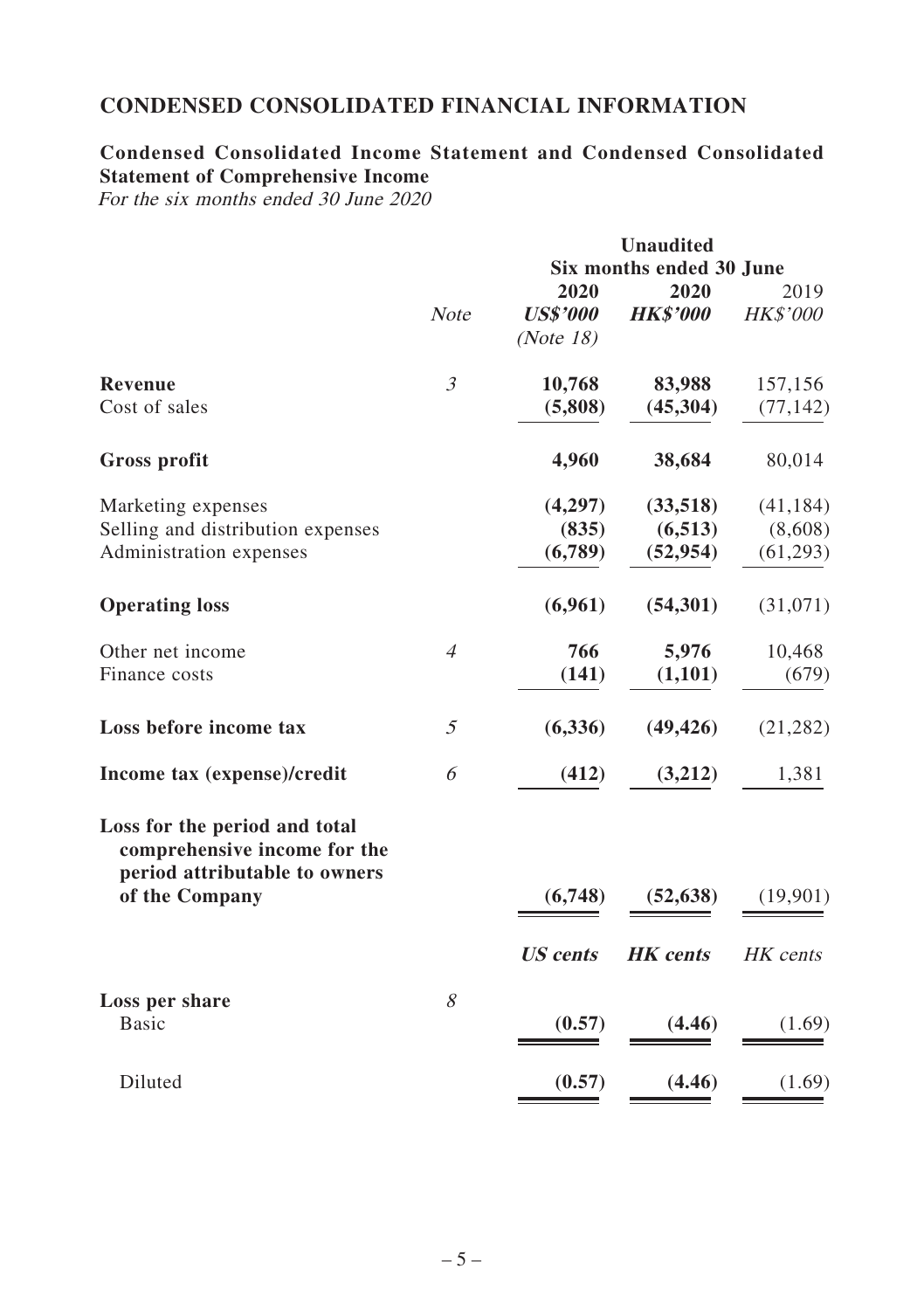# **Condensed Consolidated Statement of Financial Position**

As at 30 June 2020

|                                                     | <b>Note</b> | Unaudited<br>30 June<br>2020<br><b>US\$'000</b><br>(Note $18$ ) | <b>Unaudited</b><br>30 June<br>2020<br><b>HK\$'000</b> | Audited<br>31 December<br>2019<br>HK\$'000 |
|-----------------------------------------------------|-------------|-----------------------------------------------------------------|--------------------------------------------------------|--------------------------------------------|
| <b>Non-current assets</b>                           |             |                                                                 |                                                        |                                            |
| Property, plant and equipment                       | 9           | 297                                                             | 2,317                                                  | 2,276                                      |
| Right-of-use assets                                 |             | 1,905                                                           | 14,861                                                 | 3,050                                      |
| Deferred tax assets                                 |             | 2,701                                                           | 21,064                                                 | 22,608                                     |
|                                                     |             | 4,903                                                           | 38,242                                                 | 27,934                                     |
| <b>Current assets</b>                               |             |                                                                 |                                                        |                                            |
| Inventories                                         |             | 1,354                                                           | 10,564                                                 | 19,518                                     |
| Trade receivables                                   | 10          | 1,533                                                           | 11,955                                                 | 66,116                                     |
| Deposits paid, other receivables                    | 11          |                                                                 |                                                        | 49,846                                     |
| and prepayments<br>Taxation recoverable             |             | 9,251                                                           | 72,157                                                 | 2,720                                      |
| Financial assets at fair value through              |             |                                                                 |                                                        |                                            |
| profit or loss                                      |             | 558                                                             | 4,349                                                  |                                            |
| Cash and bank balances                              |             | 124,170                                                         | 968,526                                                | 1,005,556                                  |
|                                                     |             | 136,866                                                         | 1,067,551                                              | 1,143,756                                  |
| <b>Current liabilities</b>                          |             |                                                                 |                                                        |                                            |
| Trade payables<br>Deposits received, other payables | 12          | 1,478                                                           | 11,525                                                 | 34,489                                     |
| and accrued charges                                 | 13          | 12,269                                                          | 95,697                                                 | 93,812                                     |
| Provisions                                          |             | 4,519                                                           | 35,246                                                 | 42,348                                     |
| Lease liabilities                                   |             | 820                                                             | 6,394                                                  | 3,169                                      |
| Taxation payable                                    |             | 1,832                                                           | 14,292                                                 | 12,594                                     |
|                                                     |             | 20,918                                                          | 163,154                                                | 186,412                                    |
| Net current assets                                  |             | 115,948                                                         | 904,397                                                | 957,344                                    |
| <b>Total assets less current liabilities</b>        |             | 120,851                                                         | 942,639                                                | 985,278                                    |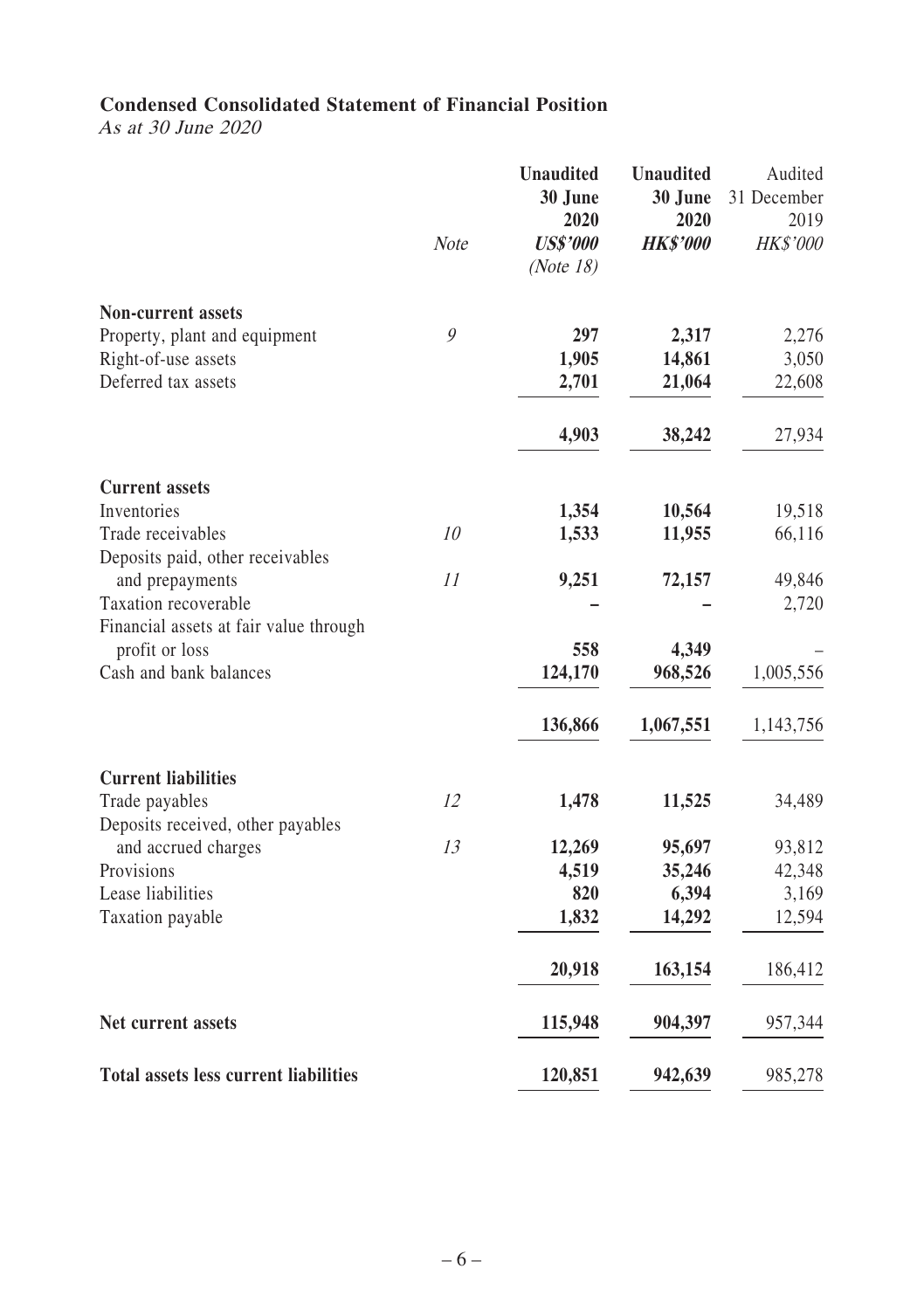|                                | <b>Note</b> | <b>Unaudited</b><br>30 June<br>2020<br><b>US\$'000</b><br>(Note $18$ ) | <b>Unaudited</b><br>30 June<br>2020<br><b>HK\$'000</b> | Audited<br>31 December<br>2019<br><b>HK\$'000</b> |
|--------------------------------|-------------|------------------------------------------------------------------------|--------------------------------------------------------|---------------------------------------------------|
| <b>Non-current liabilities</b> |             |                                                                        |                                                        |                                                   |
| Lease liabilities              |             | 1,132                                                                  | 8,833                                                  |                                                   |
|                                |             | 1,132                                                                  | 8,833                                                  |                                                   |
| Net assets                     |             | 119,719                                                                | 933,806                                                | 985,278                                           |
| <b>Equity</b>                  |             |                                                                        |                                                        |                                                   |
| Share capital                  | 14          | 1,513                                                                  | 11,800                                                 | 11,800                                            |
| Reserves                       |             | 118,206                                                                | 922,006                                                | 973,478                                           |
| <b>Total equity</b>            |             | 119,719                                                                | 933,806                                                | 985,278                                           |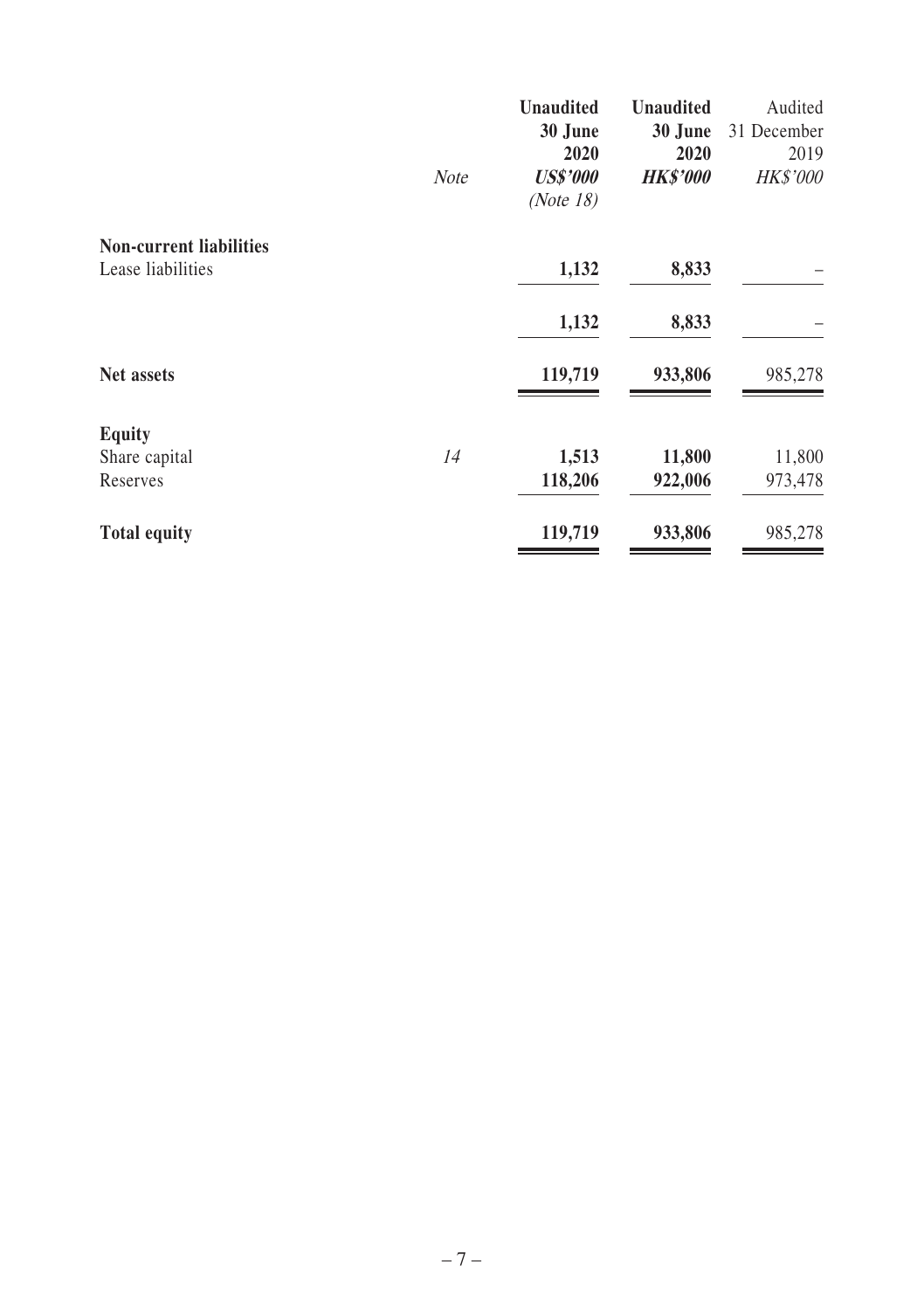# **Condensed Consolidated Cash Flow Statement**

For the six months ended 30 June 2020

|                                                                                                                          | <b>Unaudited</b><br>Six months ended 30 June |                         |                         |
|--------------------------------------------------------------------------------------------------------------------------|----------------------------------------------|-------------------------|-------------------------|
|                                                                                                                          | 2020<br><b>US\$'000</b><br>(Note 18)         | 2020<br><b>HK\$'000</b> | 2019<br><i>HK\$'000</i> |
| <b>Operating activities</b><br>Cash (used in)/generated from operations                                                  | (4, 644)                                     | (36, 221)               | 56,972                  |
| Overseas tax paid<br>Hong Kong tax refunded                                                                              | 353                                          | 2,751                   | (8,658)                 |
| Net cash (used in)/generated from<br>operating activities                                                                | (4,291)                                      | (33, 470)               | 48,314                  |
| <b>Investing activities</b><br>Purchases of property, plant and equipment<br>Purchases of financial assets at fair value | (91)                                         | (710)                   | (70)                    |
| through profit or loss<br>Interest received<br>Other cash flows arising from investing                                   | (501)<br>702                                 | (3,908)<br>5,476        | 10,382                  |
| activities                                                                                                               | 2                                            | 13                      | 11                      |
| Net cash generated from investing activities                                                                             | 112                                          | 871                     | 10,323                  |
| <b>Financing activities</b><br>Repurchase of shares of the Company                                                       |                                              |                         | (149)                   |
| Issue of shares<br>Payment of lease liabilities                                                                          | (568)                                        | (4, 431)                | 76<br>(1, 568)          |
| Net cash used in financing activities                                                                                    | (568)                                        | (4, 431)                | (1,641)                 |
| Net (decrease)/increase in cash and<br>cash equivalents                                                                  | (4,747)                                      | (37, 030)               | 56,996                  |
| Cash and cash equivalents at 1 January                                                                                   | 128,917                                      | 1,005,556               | 1,008,131               |
| Cash and cash equivalents at 30 June                                                                                     | 124,170                                      | 968,526                 | 1,065,127               |
| Analysis of cash and cash equivalents                                                                                    |                                              |                         |                         |
| Cash and bank balances                                                                                                   | 124,170                                      | 968,526                 | 1,065,127               |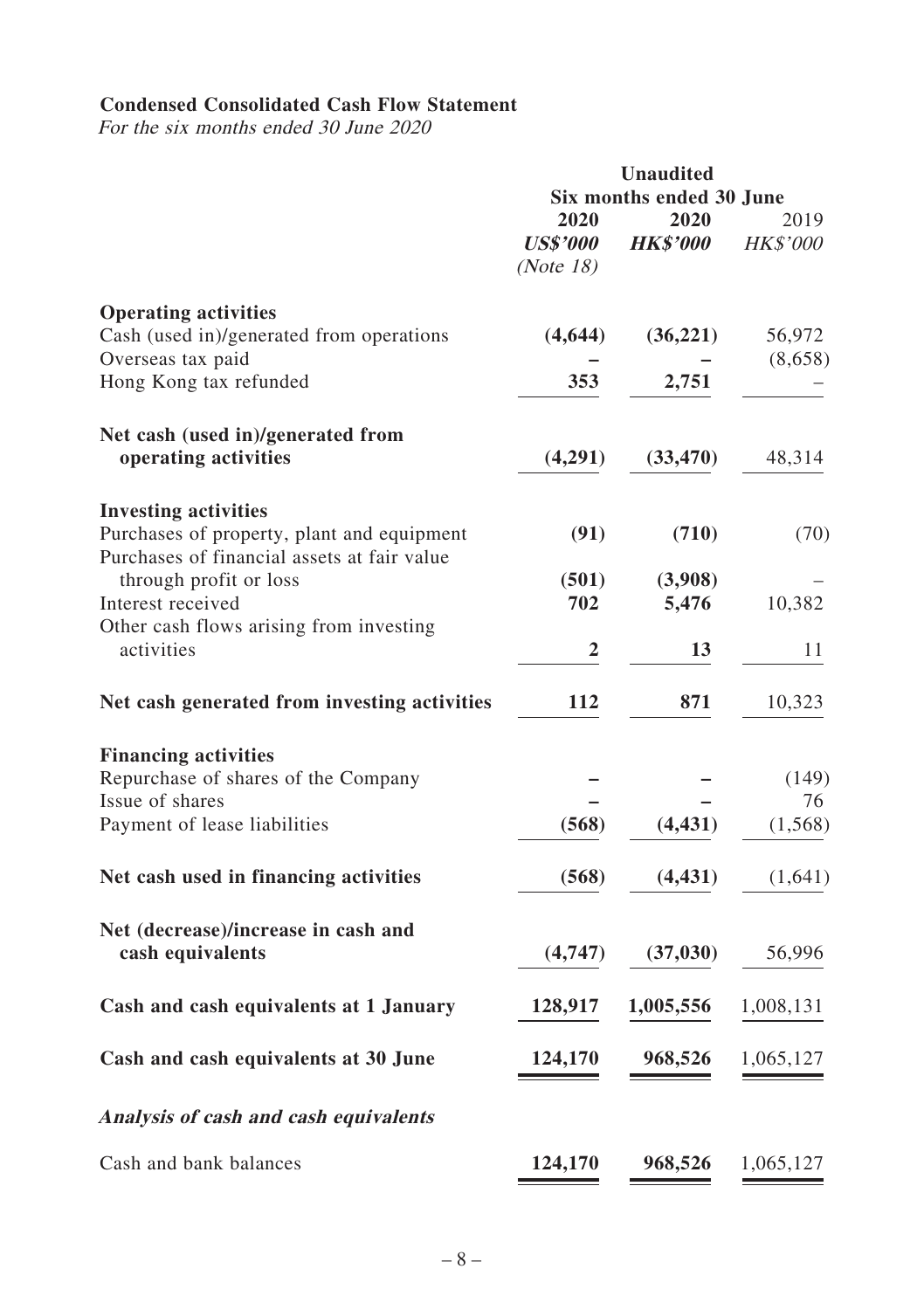# **Condensed Consolidated Statement of Changes in Equity**

For the six months ended 30 June 2020

|                                                                                                                 |                             |                             |                                                     | Unaudited                     |                                       |                                                           |                                |                         |
|-----------------------------------------------------------------------------------------------------------------|-----------------------------|-----------------------------|-----------------------------------------------------|-------------------------------|---------------------------------------|-----------------------------------------------------------|--------------------------------|-------------------------|
|                                                                                                                 | Share<br>capital<br>HKS'000 | Share<br>premium<br>HKS'000 | Capital<br>redemption<br>reserve<br><b>HK\$'000</b> | Capital<br>reserve<br>HKS'000 | Exchange<br>reserve<br><b>HKS'000</b> | Share-based<br>compensation<br>reserve<br><b>HK\$'000</b> | Retained<br>profits<br>HKS'000 | Total<br><b>HKS'000</b> |
| At 31 December 2018                                                                                             | 11,800                      |                             | 407                                                 | 38,285                        | 4,174                                 | 11,221                                                    | 951,852                        | 1,017,739               |
| Impact on initial application<br>of HKFRS 16                                                                    |                             |                             |                                                     |                               |                                       |                                                           | 672                            | 672                     |
| Adjusted balance at<br>1 January 2019                                                                           | 11,800                      |                             | 407                                                 | 38,285                        | 4,174                                 | 11,221                                                    | 952,524                        | 1,018,411               |
| Loss and total comprehensive<br>income for the period                                                           |                             |                             |                                                     |                               |                                       |                                                           | (19,901)                       | (19,901)                |
| Share option scheme<br>- value of services<br>- shares issued<br>- share options lapsed<br>Repurchase of shares | $\overline{2}$              | 131<br>L.                   |                                                     |                               |                                       | 3,099<br>(57)<br>(830)                                    | 830                            | 3,099<br>76<br>Ē,       |
| of the Company                                                                                                  | (2)                         | (131)                       | 2                                                   |                               |                                       |                                                           | (18)                           | (149)                   |
| Transactions with owners                                                                                        |                             |                             | $\sqrt{2}$                                          |                               |                                       | 2,212                                                     | 812                            | 3,026                   |
| At 30 June 2019                                                                                                 | 11,800                      |                             | 409                                                 | 38,285                        | 4,174                                 | 13,433                                                    | 933,435                        | 1,001,536               |
| At 1 January 2020                                                                                               | 11,800                      |                             | 409                                                 | 38,285                        | 4,174                                 | 13,685                                                    | 916,925                        | 985,278                 |
| Loss and total comprehensive<br>income for the period                                                           |                             |                             |                                                     |                               |                                       |                                                           | (52, 638)                      | (52, 638)               |
| Share option scheme<br>- value of services<br>- share options lapsed                                            |                             |                             |                                                     |                               |                                       | 1,166<br>(1, 233)                                         | 1,233                          | 1,166                   |
| Transactions with owners                                                                                        |                             |                             |                                                     |                               |                                       | (67)                                                      | 1,233                          | 1,166                   |
| At 30 June 2020                                                                                                 | 11,800                      |                             | 409                                                 | 38,285                        | 4,174                                 | 13,618                                                    | 865,520                        | 933,806                 |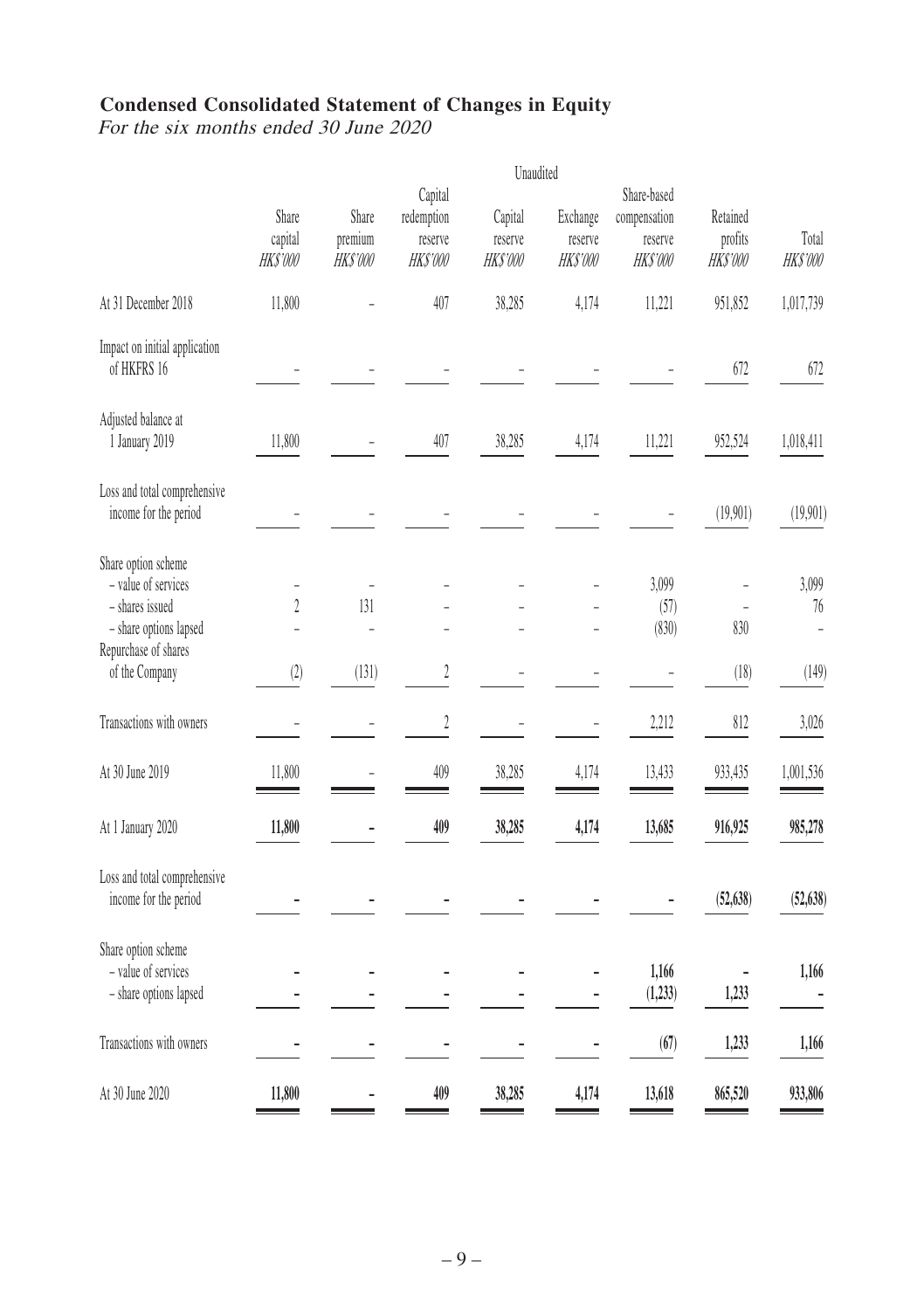# **Notes to the Condensed Consolidated Financial Information**

# **1. Basis of preparation and accounting policies**

This condensed consolidated financial information has been prepared in accordance with Hong Kong Accounting Standard 34 "Interim Financial Reporting" issued by the Hong Kong Institute of Certified Public Accountants ("HKICPA") and the applicable disclosure provisions of the Rules Governing the Listing of Securities on The Stock Exchange of Hong Kong Limited (the "Stock Exchange").

This condensed consolidated financial information should be read in conjunction with the 2019 annual financial statements.

The accounting policies used in the preparation of this condensed consolidated financial information are consistent with those used in the annual financial statements for the year ended 31 December 2019.

#### **2. Changes in accounting policies**

The HKICPA has issued a number of amendments to Hong Kong Financial Reporting Standards ("HKFRSs") that are first effective for the current accounting period of the Group. None of these amendments have had a material effect on the Group's results and financial position for the current or prior periods. The Group has not applied any new standard or interpretation that is not yet effective for the current accounting period.

#### **3. Revenue and segment reporting**

The Group identifies operating segments and prepares segment information based on the regular internal financial information reported to the Group's senior executive management for their decisions about resources allocation to the Group's business components and for their review of the performance of those components. Based on the internal reports reviewed by the senior executive management of the Group that are used to make strategic decision, the only operating segment of the Group is design, development, marketing and distribution of toys and family entertainment activity products. No separate analysis of the reportable segment profit/loss before income tax, reportable segment assets and reportable segment liabilities by operating segment are presented.

Revenue represented sales of toys and was recognised at the point in time when customers obtain the control of the goods.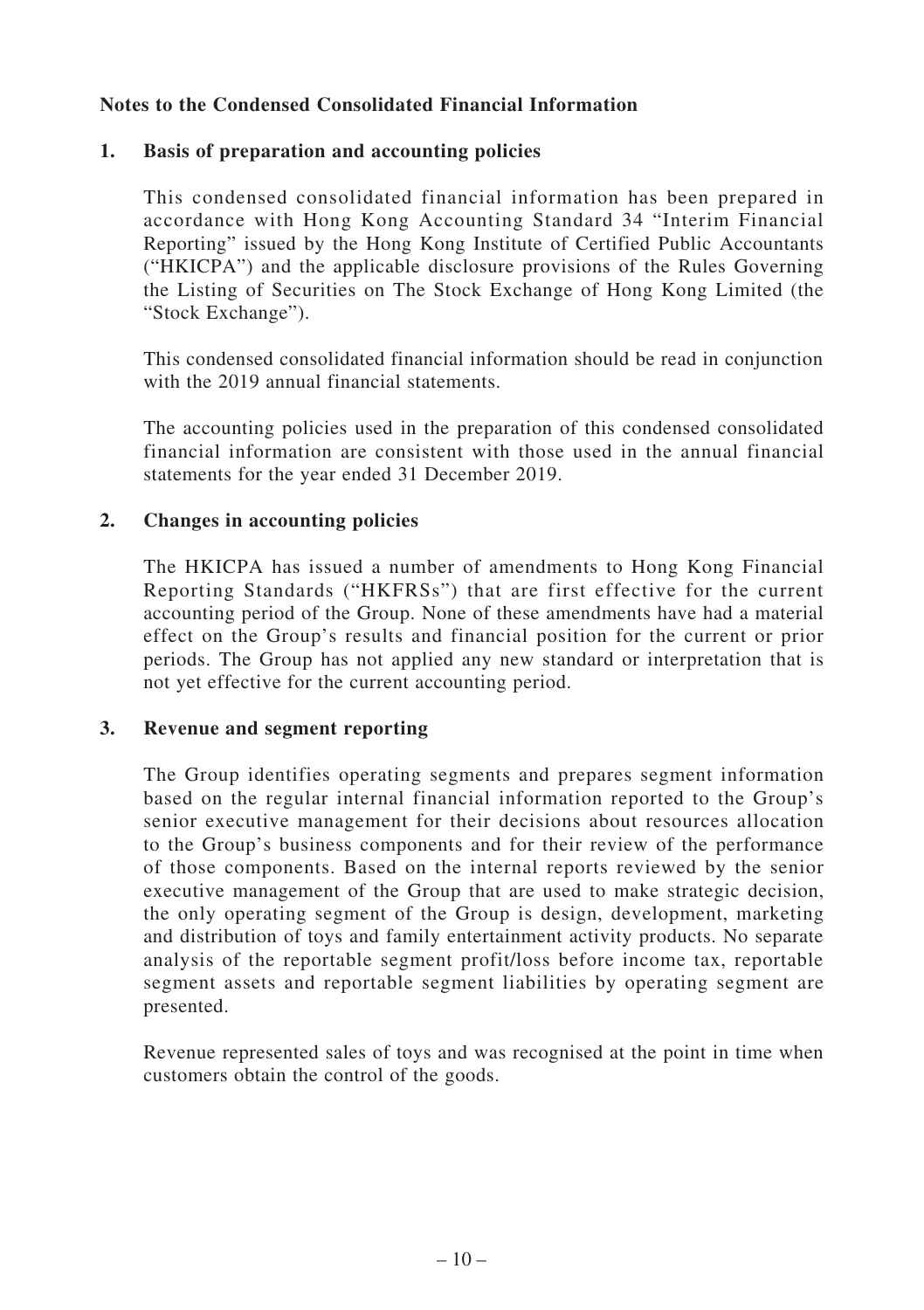# **3.1 Geographical information**

The following table sets out information about the geographical location of (i) the Group's revenue and (ii) the Group's property, plant and equipment and right-of-use assets ("specified non-current assets"). The geographical location of revenue is based on the country in which the customer is located. The geographical location of the specified non-current assets is based on the physical location of the property, plant and equipment and right-of-use assets.

|                     |                          |                 |                 | <b>Specified</b>   |
|---------------------|--------------------------|-----------------|-----------------|--------------------|
|                     | Revenue                  |                 |                 | non-current assets |
|                     | Six months ended 30 June |                 | 30 June         | 31 December        |
|                     | 2020                     | 2019            | 2020            | 2019               |
|                     | <b>HK\$'000</b>          | <b>HK\$'000</b> | <b>HK\$'000</b> | <b>HK\$'000</b>    |
| Hong Kong (place of |                          |                 |                 |                    |
| domicile)           | 24                       | 10              | 14,436          | 1,978              |
| Americas            |                          |                 |                 |                    |
| $- U.S.A.$          | 63,168                   | 85,898          | 1,124           | 3,348              |
| $-$ Others          | 7,455                    | 16,172          |                 |                    |
| Europe              | 11,774                   | 45,799          | 1,618           |                    |
| Asia Pacific other  |                          |                 |                 |                    |
| than Hong Kong      | 1,076                    | 8,873           |                 |                    |
| Others              | 491                      | 404             |                 |                    |
|                     | 83,964                   | 157,146         | 2,742           | 3,348              |
|                     | 83,988                   | 157,156         | 17,178          | 5,326              |

#### **3.2 Major customers**

The Group's customer base includes one (2019: two) customer with whom transactions exceeded 10% of the Group's total revenue. Revenue from sales to this customer amounted to approximately HK\$40,441,000 (2019: HK\$52,967,000 and HK\$16,832,000 respectively).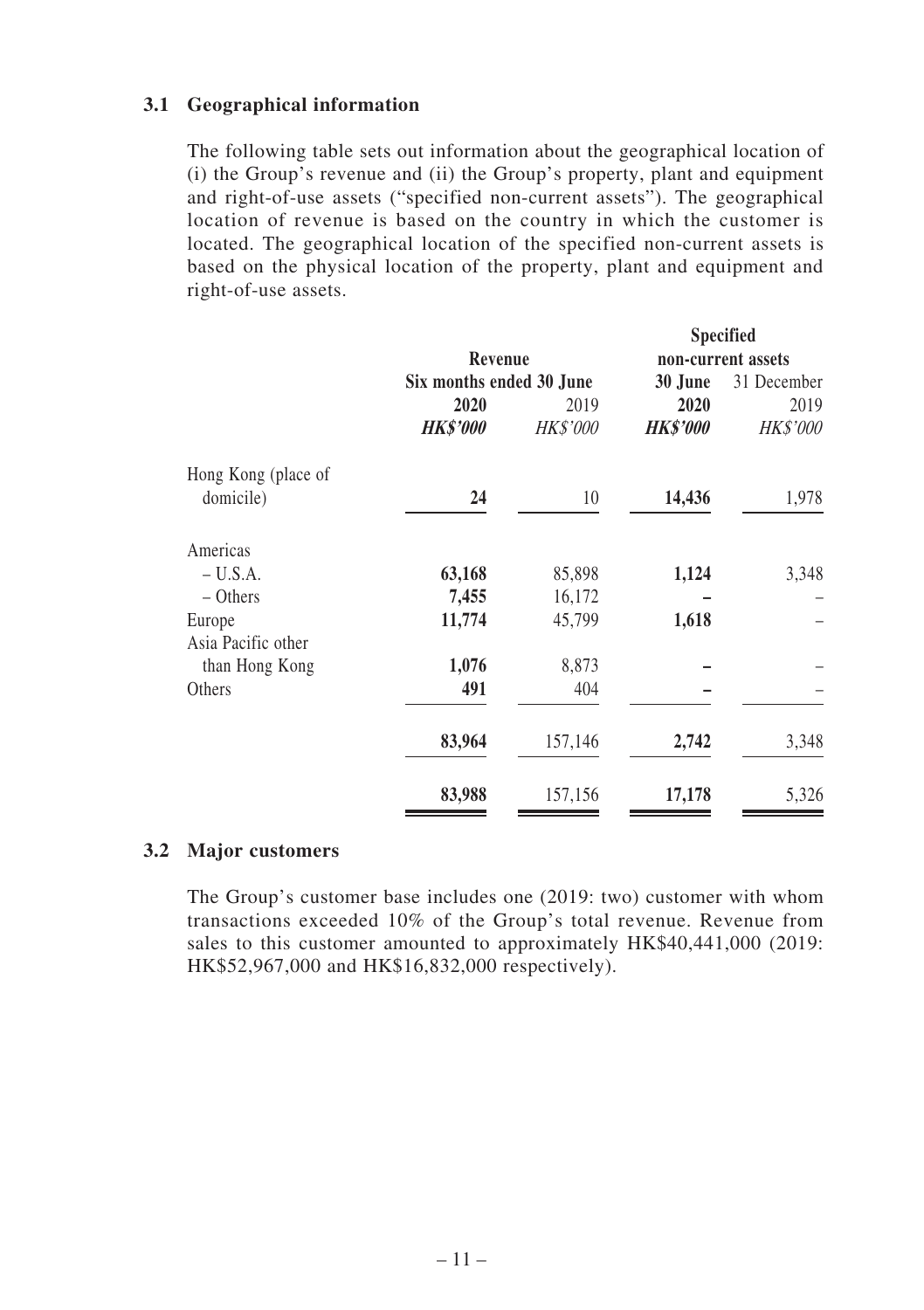# **4. Other net income**

|                                      |                 | Six months ended 30 June |  |  |
|--------------------------------------|-----------------|--------------------------|--|--|
|                                      | 2020            | 2019                     |  |  |
|                                      | <b>HK\$'000</b> | <b>HK\$'000</b>          |  |  |
| Interest income                      | 5,476           | 10,382                   |  |  |
| Dividend income                      | 13              | 12                       |  |  |
| Net gain on financial assets at fair |                 |                          |  |  |
| value through profit or loss         | 441             |                          |  |  |
| Others                               | 46              | 74                       |  |  |
|                                      | 5,976           | 10,468                   |  |  |

# **5. Loss before income tax**

Loss before income tax is stated after charging the following:

|                                        | Six months ended 30 June |                 |  |
|----------------------------------------|--------------------------|-----------------|--|
|                                        | 2020                     |                 |  |
|                                        | <b>HK\$'000</b>          | <b>HK\$'000</b> |  |
| Cost of inventories sold               | 34,763                   | 68,199          |  |
| Product development and tooling costs  | 9,992                    | 8.898           |  |
| Royalties expenses                     | 11,856                   | 21,715          |  |
| Directors' and staff remunerations     | 32,368                   | 35,695          |  |
| Depreciation                           |                          |                 |  |
| - property, plant and equipment        | 664                      | 2,396           |  |
| - right-of-use assets                  | 4,221                    | 1,525           |  |
| Lease charges for short-term leases    |                          | 2,713           |  |
| Interest expenses on lease liabilities | 457                      | 138             |  |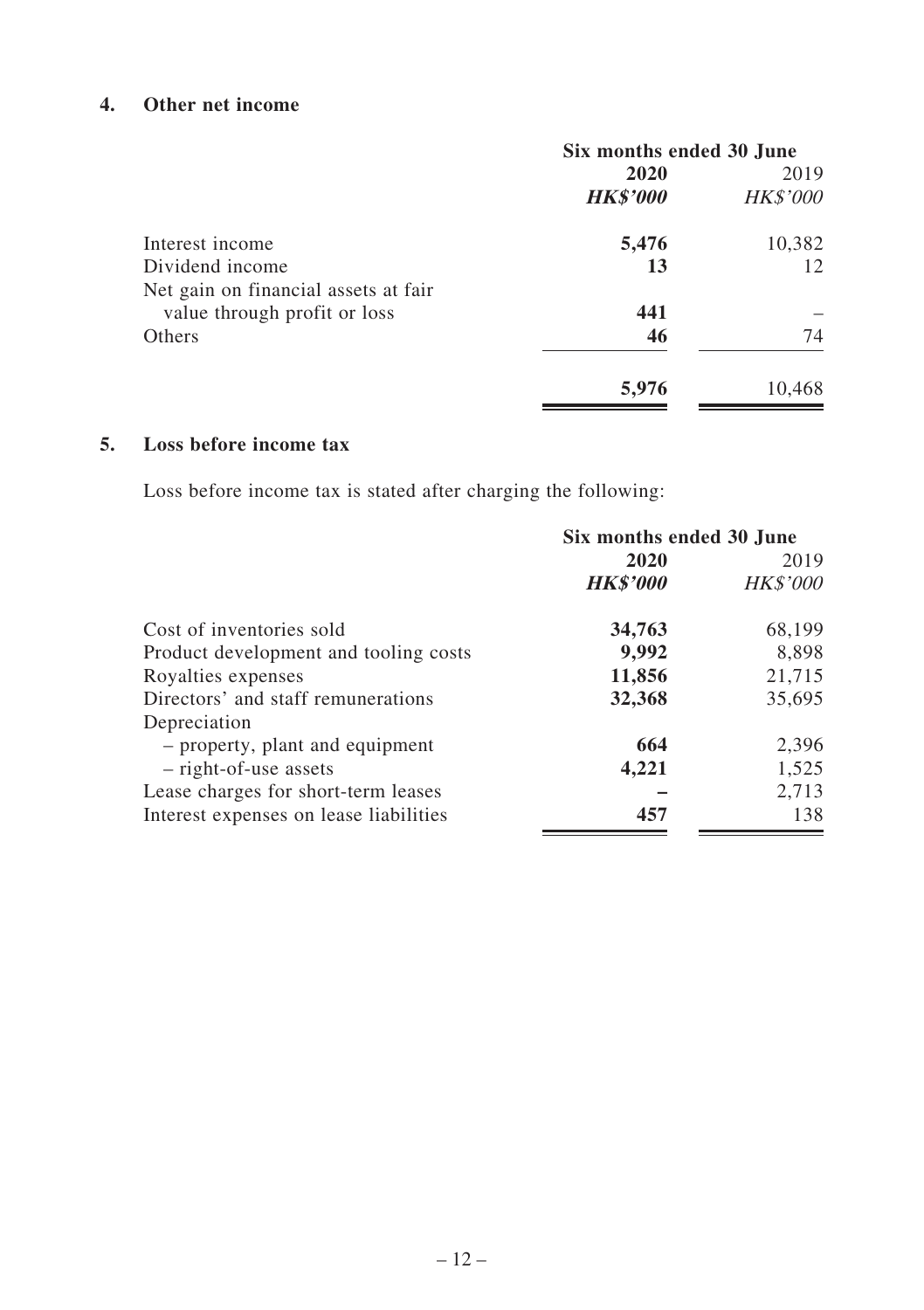#### **6. Income tax expense/(credit)**

No Hong Kong profits tax has been provided as the Group companies which are subject to Hong Kong profits tax either incurred tax losses or have tax losses brought forward to set off assessable profit for the period. Overseas taxation of overseas subsidiaries is provided in accordance with the applicable tax laws.

| 2020<br><b>HK\$'000</b><br>1,698 | 2019<br><b>HK\$'000</b><br>4,254 |
|----------------------------------|----------------------------------|
|                                  |                                  |
|                                  |                                  |
|                                  |                                  |
|                                  |                                  |
|                                  |                                  |
| (30)                             |                                  |
| 1,668                            | 4,254                            |
|                                  |                                  |
|                                  |                                  |
| 1,544                            | (5,635)                          |
| 3,212                            | (1,381)                          |
|                                  |                                  |

#### Note:

The Group has not recognised any deferred tax credit in relation to tax loss during the period ended 30 June 2020 due to the uncertainties in global business environment in light of the ongoing pandemic (2019: the Group recognised HK\$7,652,000 deferred tax credit in relation to tax loss).

The Group's cumulative unrecognised tax losses as of 30 June 2020 amounted to HK\$183,509,000 (31 December 2019: HK\$123,508,000). These tax losses do not expire under respective current tax legislation.

# **7. Dividends**

The directors do not recommend the payment of dividend (2019: HK\$ nil).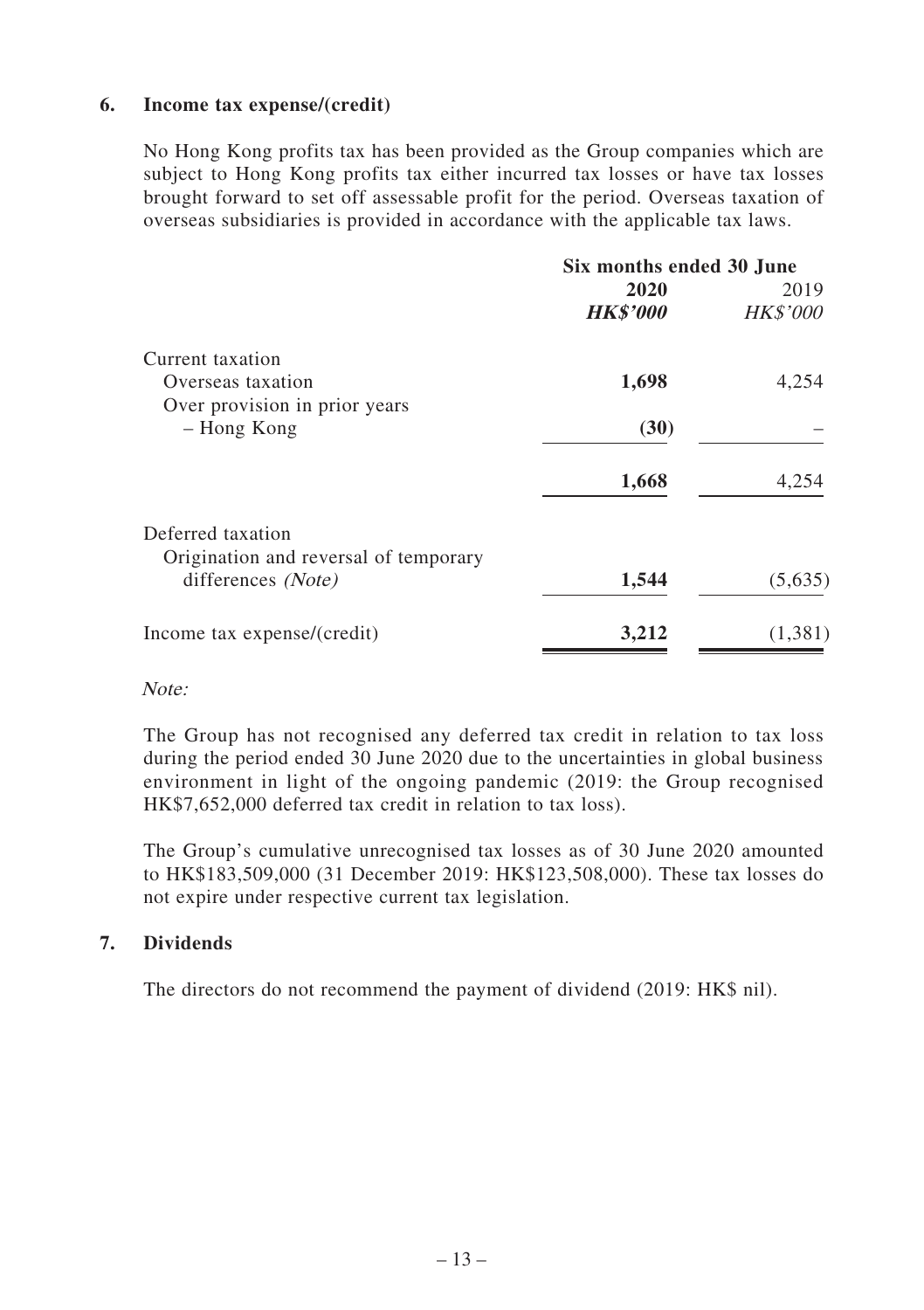## **8. Loss per share**

The calculation of basic loss per share is based on the loss attributable to owners of the Company of HK\$52,638,000 (2019: HK\$19,901,000) and the weighted average number of ordinary shares of 1,180,000,000 shares (2019: 1,179,996,000 shares) in issue during the period.

Diluted loss per share for the six months ended 30 June 2020 and 2019 equals to the basic loss per share as the potential ordinary shares on exercise of share options are anti-dilutive and therefore were not included in the calculation of diluted loss per share.

## **9. Property, plant and equipment**

|                                                | <i>HK\$'000</i> |
|------------------------------------------------|-----------------|
| Opening net book amount as at 1 January 2020   | 2,276           |
| Additions                                      | 710             |
| Depreciation                                   | (664)           |
| Disposals                                      | (5)             |
| Closing net book amount as at 30 June 2020     | 2,317           |
| Opening net book amount as at 1 January 2019   | 6,773           |
| Additions                                      | 70              |
| Depreciation                                   | (2,396)         |
| Disposals                                      | (96)            |
| Closing net book amount as at 30 June 2019     | 4,351           |
| Additions                                      | 51              |
| Depreciation                                   | (2,125)         |
| Disposals                                      | (1)             |
| Closing net book amount as at 31 December 2019 | 2,276           |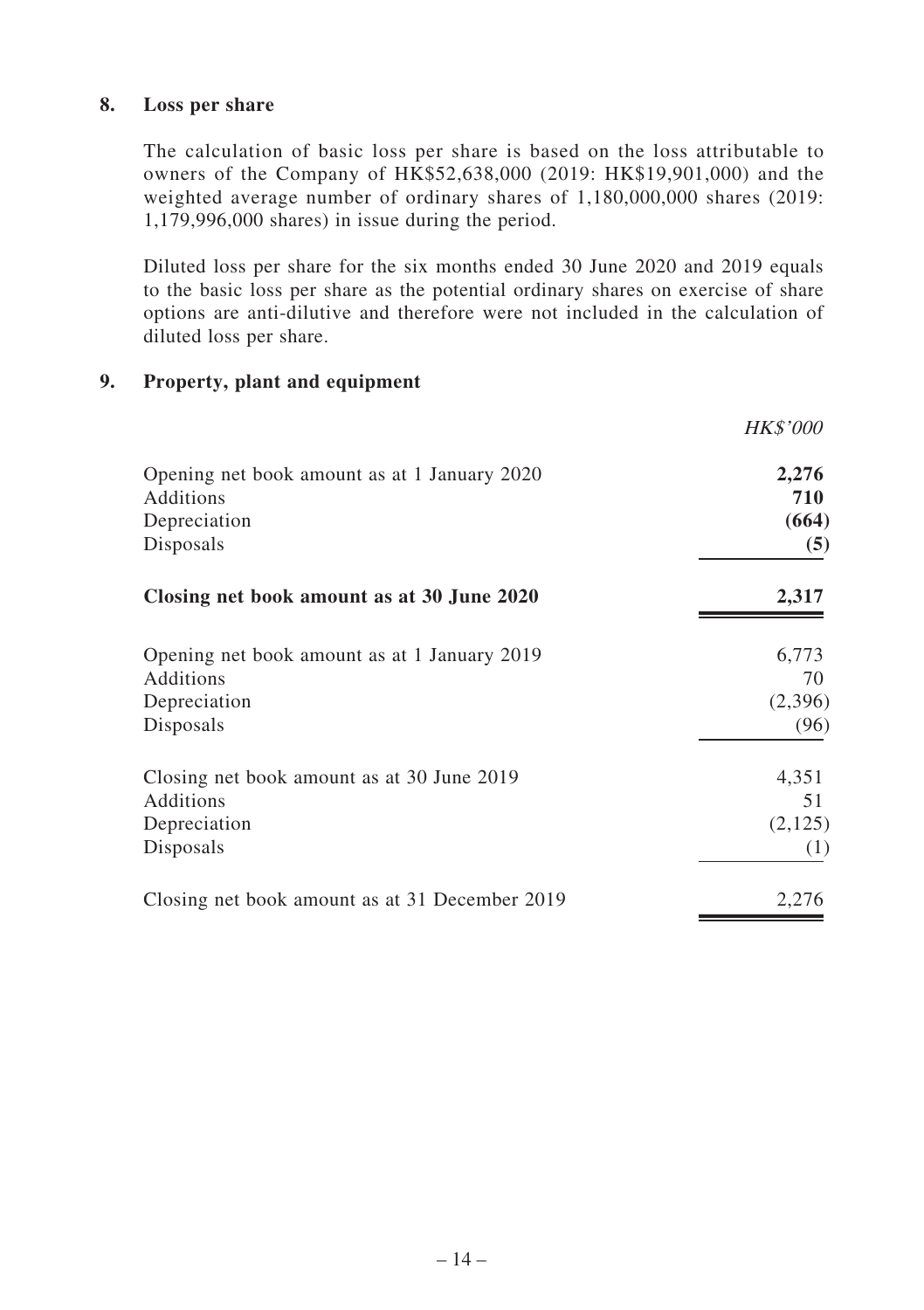#### **10. Trade receivables**

|                                                              | 30 June<br>2020<br><b>HK\$'000</b> | 31 December<br>2019<br><i>HK\$'000</i> |
|--------------------------------------------------------------|------------------------------------|----------------------------------------|
| Trade receivables<br>Less: Allowance for customer concession | 29,752<br>(17,797)                 | 82,899<br>(16,783)                     |
|                                                              | 11,955                             | 66,116                                 |

The Group grants credits to retail customers to facilitate the sale of slow moving merchandise held by such customers. Such allowance for customer concession is arrived at by using available contemporary and historical information to evaluate the exposure.

The normal trade terms with customers are letters of credit at sight or usance or on open accounts with credit term in the range of 60 to 90 days. The following is an aging analysis of trade receivables based on the invoice date at the end of the reporting period:

|                 | 30 June         | 31 December     |
|-----------------|-----------------|-----------------|
|                 | 2020            | 2019            |
|                 | <b>HK\$'000</b> | <b>HK\$'000</b> |
| $0 - 60$ days   | 8,859           | 43,546          |
| $61 - 90$ days  | 661             | 16,753          |
| $91 - 180$ days | 818             | 3,231           |
| Over 180 days   | 1,617           | 2,586           |
|                 | 11,955          | 66,116          |
|                 |                 |                 |

#### **11. Deposits paid, other receivables and prepayments**

Deposits paid, other receivables and prepayments include advanced royalties of HK\$66,127,000 (31 December 2019: HK\$44,168,000) paid to toy licensors. These advanced royalties are recoupable by the Group against future royalties payable to toy licensors for future sales of licensed toy products.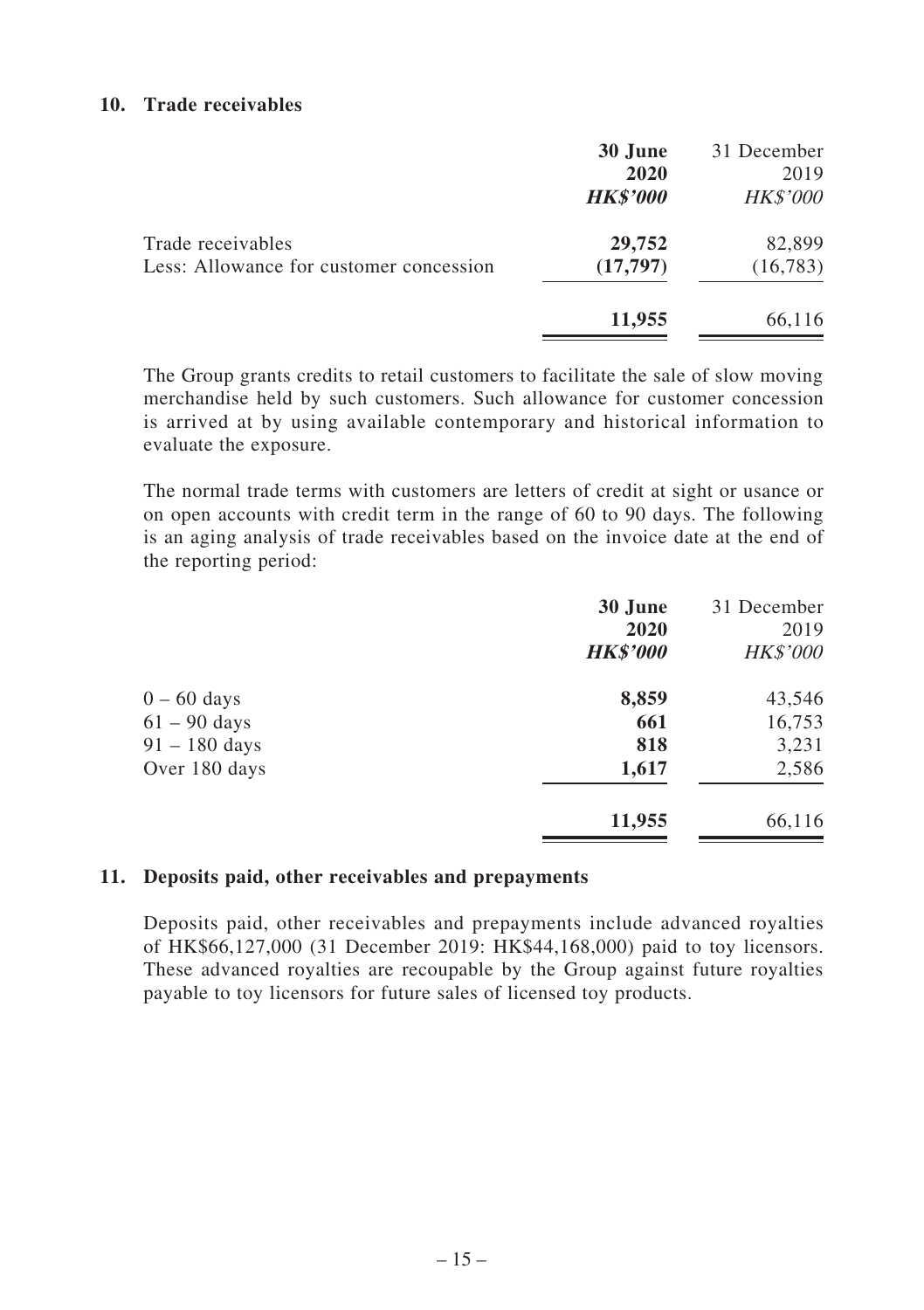# **12. Trade payables**

The following is an aging analysis of trade payables based on the invoice date at the end of the reporting period:

|                | 30 June         | 31 December     |
|----------------|-----------------|-----------------|
|                | 2020            | 2019            |
|                | <b>HK\$'000</b> | <b>HK\$'000</b> |
| $0 - 30$ days  | 10,523          | 27,559          |
| $31 - 60$ days | 248             | 5,198           |
| Over 60 days   | 754             | 1,732           |
|                | 11,525          | 34,489          |

# **13. Deposits received, other payables and accrued charges**

|                                                                   | 30 June<br>2020<br><b>HK\$'000</b> | 31 December<br>2019<br><b>HK\$'000</b> |
|-------------------------------------------------------------------|------------------------------------|----------------------------------------|
| Contract liabilities                                              |                                    |                                        |
|                                                                   |                                    |                                        |
| - Purchase commitment guarantee<br>deposits from toy distributors | 49,656                             | 50,532                                 |
|                                                                   |                                    |                                        |
| - Sales deposits received in advance                              | 5,875                              | 1,587                                  |
| Accrued product development, sales,                               |                                    |                                        |
| marketing and distribution expenses                               | 2,583                              | 3,064                                  |
| Accrued royalties                                                 | 26,770                             | 23,773                                 |
| Accrued directors' and staff remunerations                        | 4,631                              | 4,528                                  |
| Withholding tax payable                                           | 3,873                              | 7,200                                  |
| Accrued administrative expenses                                   |                                    |                                        |
| and professional fees                                             | 2,309                              | 3,128                                  |
|                                                                   |                                    |                                        |
|                                                                   | 95,697                             | 93,812                                 |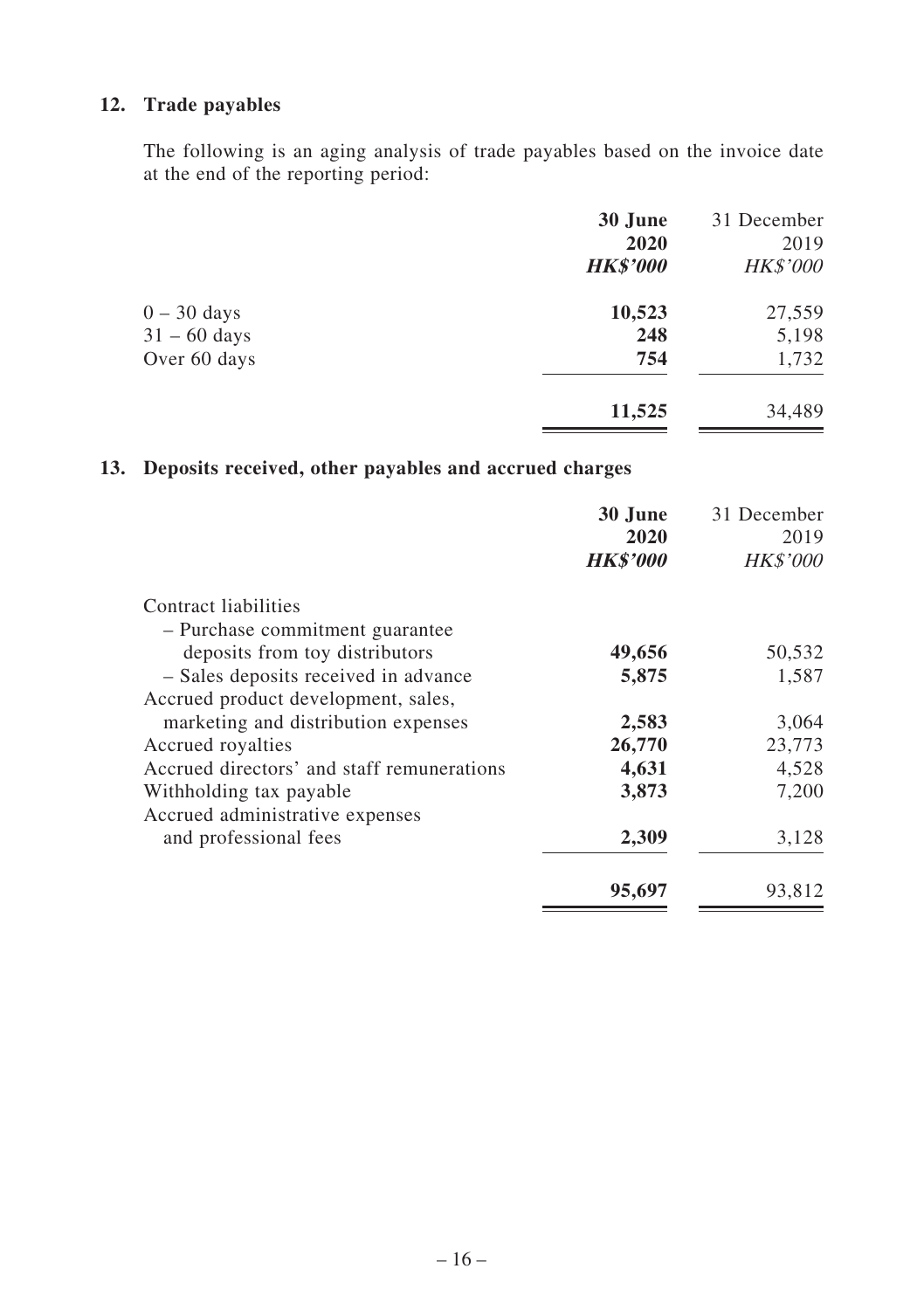#### **14. Share capital**

|                                      | <b>Authorised</b><br><b>Ordinary shares of</b><br><b>HK\$0.01</b> each |                 |  |
|--------------------------------------|------------------------------------------------------------------------|-----------------|--|
|                                      | No. of shares                                                          | <i>HK\$'000</i> |  |
| At 31 December 2019 and 30 June 2020 | 3,000,000,000                                                          | 30,000          |  |

|                                      | Issued and fully paid<br>Ordinary shares of<br><b>HK\$0.01</b> each |                 |  |
|--------------------------------------|---------------------------------------------------------------------|-----------------|--|
|                                      | No. of shares                                                       | <i>HK\$'000</i> |  |
| At 1 January 2019                    | 1,180,000,000                                                       | 11,800          |  |
| Exercise of share options            | 184,000                                                             | 2               |  |
| Cancellation of repurchased shares   | (184,000)                                                           | (2)             |  |
| At 31 December 2019 and 30 June 2020 | 1,180,000,000                                                       | 11,800          |  |

# **15. Fair value measurement of financial instruments**

#### **15.1 Financial assets and liabilities measured at fair value**

The following table presents the fair value of the Group's financial instruments measured at the end of the reporting period on a recurring basis, categorised into the three-level fair value hierarchy as defined in HKFRS 13, Fair value measurement. The level into which a fair value measurement is classified is determined with reference to the observability and significance of the inputs used in the valuation technique as follows:

- Level 1 valuations: Fair value measured using only Level 1 inputs i.e. unadjusted quoted prices in active markets for identical assets or liabilities at the measurement date
- Level 2 valuations: Fair value measured using Level 2 inputs i.e. observable inputs which fail to meet Level 1, and not using significant unobservable inputs. Unobservable inputs are inputs for which market data are not available
- Level 3 valuations: Fair value measured using significant unobservable inputs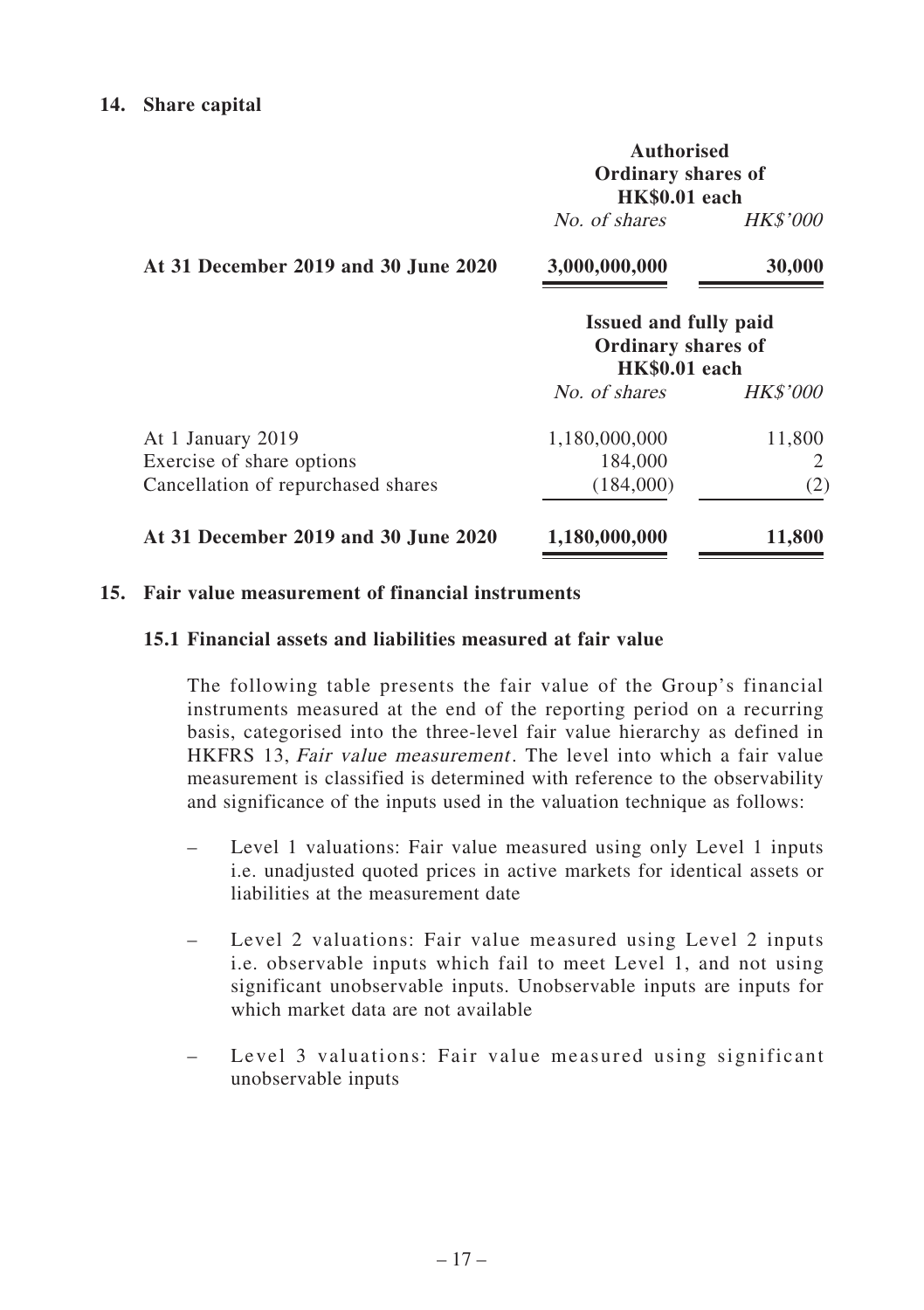|                                                              |                            | At 30 June 2020            |                            |                          |  |  |
|--------------------------------------------------------------|----------------------------|----------------------------|----------------------------|--------------------------|--|--|
|                                                              | Level 1<br><b>HK\$'000</b> | Level 2<br><b>HK\$'000</b> | Level 3<br><b>HK\$'000</b> | Total<br><b>HK\$'000</b> |  |  |
| Recurring fair value<br>measurement                          |                            |                            |                            |                          |  |  |
| Financial assets at<br>fair value through<br>profit or loss: |                            |                            |                            |                          |  |  |
| Listed equity<br>investment outside                          |                            |                            |                            |                          |  |  |
| Hong Kong                                                    | 4,349                      |                            |                            | 4.349                    |  |  |

As at 31 December 2019, there were no financial assets or liabilities measured at fair value.

During the six months ended 30 June 2020 and 2019, there were no transfers between Level 1 and Level 2, or transfers into or out of Level 3. The Group's policy is to recognise transfers between levels of fair value hierarchy as at the end of the reporting period in which they occur.

#### **15.2 Financial assets and liabilities not reported at fair value**

The carrying amounts of the Group's financial assets and liabilities (comprising trade receivables, deposits paid and other receivables, trade payables, other payables and accrued charges and lease liabilities carried at amortised cost) approximate their fair values as at 30 June 2020 and 31 December 2019.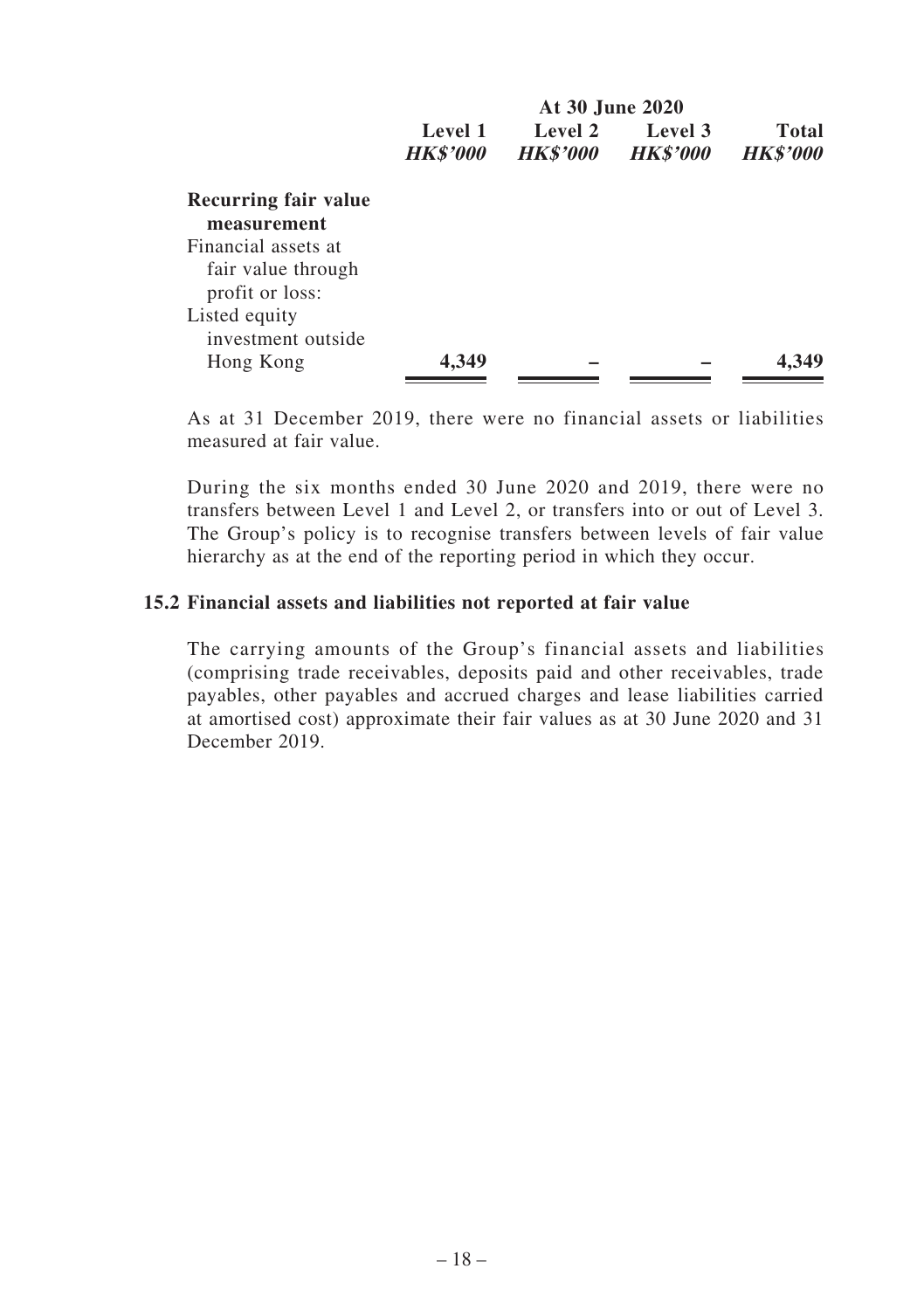#### **16. Commitments**

#### **16.1 Licensing commitments**

In the normal course of business, the Group enters into contractual licensing agreements to secure its rights to design, develop, market and distribute certain toys and family entertainment activity products for future sales. Certain licensing agreements contain financial commitments by the Group to the licensors to be fulfilled during the terms of the contracts. The amounts of financial commitments contracted but not provided for at 30 June 2020 were payable as follows:

|                              | 30 June         | 31 December     |
|------------------------------|-----------------|-----------------|
|                              | 2020            | 2019            |
|                              | <b>HK\$'000</b> | <b>HK\$'000</b> |
| Within one year              | 61,616          | 72,839          |
| In the second to fifth years | 172,965         | 119,866         |
| After five years             | 55,575          | 31,200          |
|                              | 290,156         | 223,905         |
|                              |                 |                 |

#### **16.2 Lease commitments**

Future lease payments for leases committed but not yet commenced:

|                                                 | 30 June<br>2020<br><b>HK\$'000</b> | 31 December<br>2019<br><b>HK\$'000</b> |
|-------------------------------------------------|------------------------------------|----------------------------------------|
|                                                 | 1,345                              | 6,125                                  |
| Within one year<br>In the second to fifth years | 17,130                             | 27,445                                 |
| After five years                                | 4,218                              | 6,489                                  |
|                                                 | 22,693                             | 40,059                                 |

The amounts disclosed above represent future lease payments for leases committed but not yet commenced for office. All future lease payments for leases already commenced before 30 June 2020 have been recognised as lease liabilities under HKFRS 16, Leases, and thus are not included in the above disclosed amounts.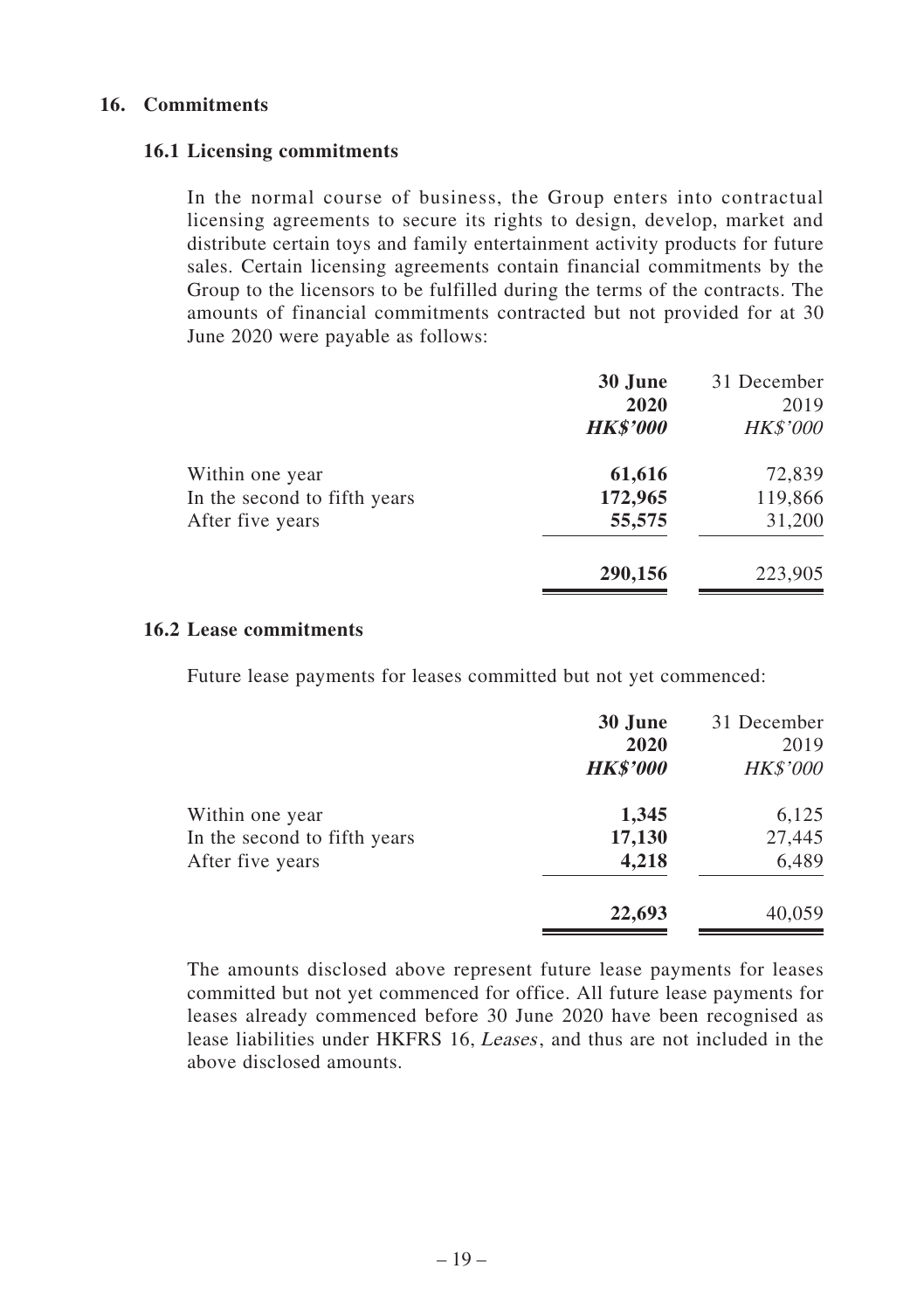# **17. Related party transactions**

# **17.1 The Group entered into the following significant transactions with related parties:**

|                                      | Six months ended 30 June |                 |  |
|--------------------------------------|--------------------------|-----------------|--|
|                                      | 2020                     | 2019            |  |
|                                      | <b>HK\$'000</b>          | <b>HK\$'000</b> |  |
| Rent and building management fee.    |                          |                 |  |
| paid to fellow subsidiaries, Bagnols |                          |                 |  |
| Limited, Belmont Limited and Great   |                          |                 |  |
| Westwood Limited                     | 3,720                    | 3.368           |  |

**17.2** No transactions have been entered with the directors of the Company (being the key management personnel) during the period other than the emoluments paid to them (being the key management personnel compensation).

# **18. US dollar equivalents**

These are shown for reference only and have been arrived at based on the exchange rate of HK\$7.8 to US\$1 ruling at 30 June 2020.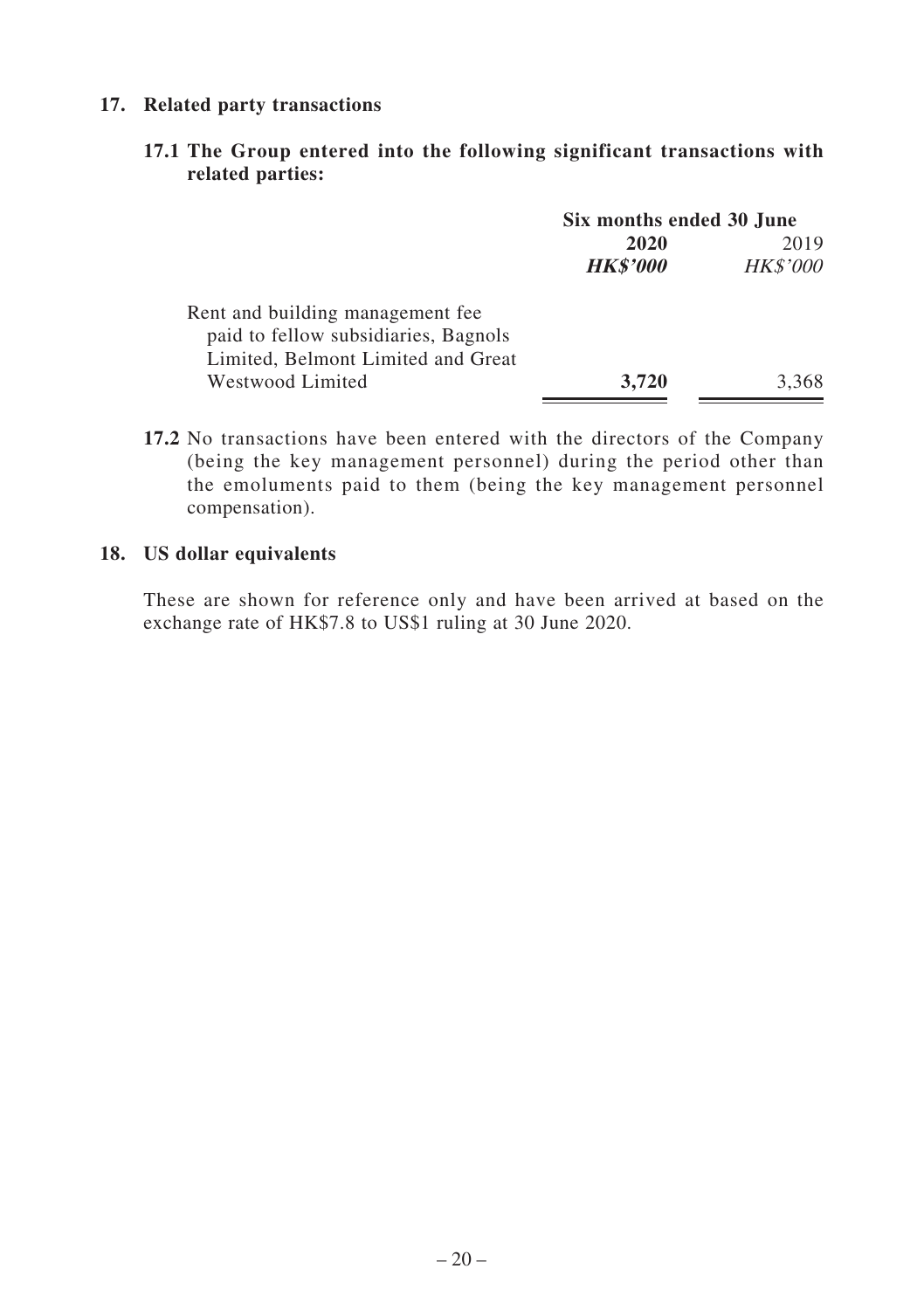# **INFORMATION PROVIDED IN ACCORDANCE WITH THE LISTING RULES**

# **Liquidity and Financial Resources**

The toy business is inherently seasonal in nature. As a result, a disproportionately high balance of trade receivables is typically generated during the peak selling season in the second half of the year. Consistent with usual trade practices, a significant portion of the trade receivables is collected in the final weeks of the fourth quarter and in the first quarter of the subsequent year, resulting in a seasonal demand for working capital during the peak selling season. As at 30 June 2020, trade receivables were HK\$11,955,000 (31 December 2019: HK\$66,116,000) and inventories were HK\$10,564,000 (31 December 2019: HK\$19,518,000).

The Group's current ratio, calculated as the ratio of current assets to current liabilities, was 6.5 at 30 June 2020 compared to 6.1 at 31 December 2019.

The Group maintains a level of cash that is necessary and sufficient to serve recurring operations as well as further growth and developmental needs. As at 30 June 2020, the Group's cash and bank balances were HK\$968,526,000 (31 December 2019: HK\$1,005,556,000), of which HK\$940,031,000 (31 December 2019: HK\$970,877,000) was denominated in United States dollar and the remaining balance was mainly denominated in Hong Kong dollar.

As at 30 June 2020, the Group also has treasury investment in equities listed overseas, namely The Walt Disney Company (DIS.US) amounted to HK\$4,349,000 (31 December 2019: HK\$nil) representing 0.4% of the total assets of the Group.

The Group is exposed to foreign currency risk primarily through sales that are denominated in United States dollar. The Group does not hedge its foreign currency risks, as the rate of exchange between Hong Kong dollar and the United States dollar is controlled within a tight range. Long-term changes in foreign exchange rates would have an impact on consolidated earnings.

# **Employees**

As at 30 June 2020, the Group had a total of 65 employees in Hong Kong and the United States of America.

There was no material change in remuneration policies compared to those disclosed in the most recently published annual report.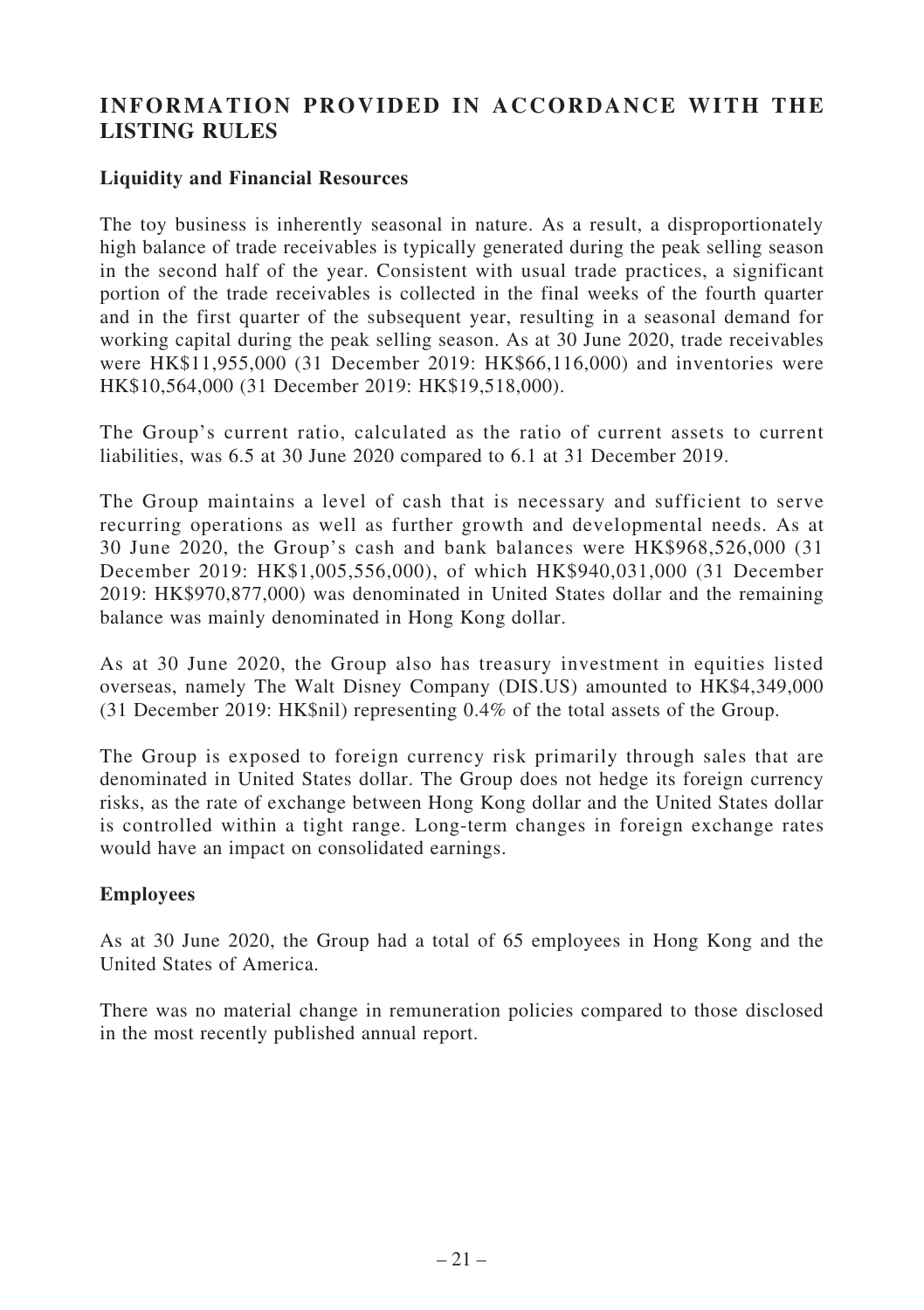#### **Share Options**

The following shows the particulars of the share options of the Company granted to directors of the Company, employees of the Group and other participants, pursuant to the Share Option Scheme adopted on 25 January 2008 ("2008 PTL Scheme") and the Share Option Scheme adopted on 21 May 2018 ("2018 PTL Scheme"), that are required to be disclosed under Rule 17.07 of Chapter 17 and Rule 41(2) of Appendix 16 of the Rules Governing the Listing of Securities on the Stock Exchange of Hong Kong Limited ("Listing Rules"):

|                                                                 |                               |                                        | Number of share options                |                                 |                                          |                          |                                      |                                                 |  |  |
|-----------------------------------------------------------------|-------------------------------|----------------------------------------|----------------------------------------|---------------------------------|------------------------------------------|--------------------------|--------------------------------------|-------------------------------------------------|--|--|
| Participant                                                     | Date of grant                 | <b>Exercise</b><br>Price<br><b>HKS</b> | <b>Balance</b> at<br>1 January<br>2020 | Granted<br>during the<br>period | <b>Exercised</b><br>during the<br>period | during the<br>period     | Lapsed Balance at<br>30 June<br>2020 | Vesting/<br><b>Exercise</b><br>period<br>(Note) |  |  |
| 2018 PTL Scheme                                                 |                               |                                        |                                        |                                 |                                          |                          |                                      |                                                 |  |  |
| Directors of the Company                                        |                               |                                        |                                        |                                 |                                          |                          |                                      |                                                 |  |  |
| TO Shu Sing, Sidney<br>Chairman                                 | 29 June 2018                  | 0.826                                  | 2,000,000                              |                                 |                                          |                          | 2,000,000                            | (1)                                             |  |  |
| CHAN Kong Keung,<br>Stephen                                     | 29 June 2018                  | 0.826                                  | 1,000,000                              |                                 |                                          |                          | 1,000,000                            | (1)                                             |  |  |
| CHENG Bing Kin,<br>Alain                                        | 29 June 2018                  | 0.826                                  | 1,200,000                              |                                 |                                          |                          | 1,200,000                            | (1)                                             |  |  |
| CHOW Yu Chun,<br>Alexander                                      | 29 June 2018                  | 0.826                                  | 500,000                                |                                 |                                          | $\overline{\phantom{0}}$ | 500,000                              | (1)                                             |  |  |
| LEE Ching Kwok,<br>Rin                                          | 29 June 2018                  | 0.826                                  | 500,000                                |                                 |                                          | $\qquad \qquad -$        | 500,000                              | (1)                                             |  |  |
| TRAN Vi-hang William                                            | 29 June 2018                  | 0.826                                  | 1,000,000                              |                                 |                                          | $\overline{\phantom{a}}$ | 1,000,000                            | (1)                                             |  |  |
| Continuous Contract<br>Employees, excluding<br><b>Directors</b> | 29 June 2018                  | 0.826                                  | 16,552,000                             |                                 |                                          | $\overline{\phantom{a}}$ | 16,552,000                           | (1)                                             |  |  |
| Other Participants                                              | 29 June 2018<br>12 April 2019 | 0.826<br>0.792                         | 5,580,000<br>20,000,000                |                                 |                                          |                          | 5,580,000<br>20,000,000              | (1)<br>(2)                                      |  |  |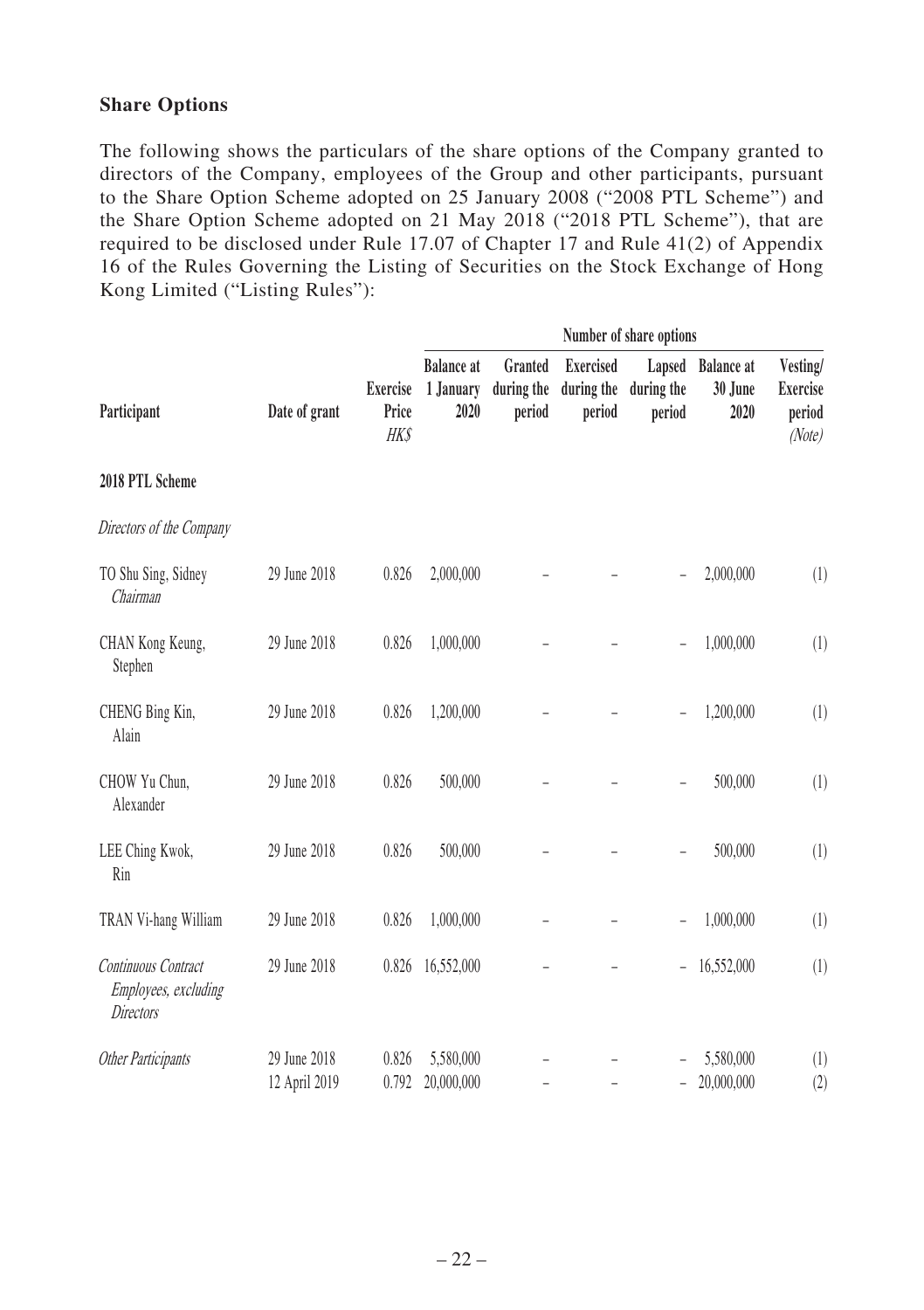|                             |                 |                           | Number of share options                |                                 |                                          |                                |                                      |                                          |  |
|-----------------------------|-----------------|---------------------------|----------------------------------------|---------------------------------|------------------------------------------|--------------------------------|--------------------------------------|------------------------------------------|--|
| Participant                 | Date of grant   | Exercise<br>Price<br>HK\$ | <b>Balance at</b><br>1 January<br>2020 | Granted<br>during the<br>period | <b>Exercised</b><br>during the<br>period | Lapsed<br>during the<br>period | <b>Balance at</b><br>30 June<br>2020 | Vesting/<br>Exercise<br>period<br>(Note) |  |
| 2008 PTL Scheme             |                 |                           |                                        |                                 |                                          |                                |                                      |                                          |  |
| Directors of the Company    |                 |                           |                                        |                                 |                                          |                                |                                      |                                          |  |
| CHOW Yu Chun,               | 13 April 2012   | 0.415                     | 250,000                                |                                 |                                          | $\qquad \qquad -$              | 250,000                              | (3)                                      |  |
| Alexander                   | 15 May 2013     | 0.930                     | 525,000                                |                                 |                                          |                                | 525,000                              | (4)                                      |  |
| Continuous Contract         | 20 January 2010 | 0.828                     | 759,000                                |                                 |                                          | 759,000                        |                                      | (5)                                      |  |
| <i>Employees, excluding</i> | 18 April 2011   | 0.315                     | 528,000                                |                                 |                                          |                                | 528,000                              | (6)                                      |  |
| Directors                   | 13 April 2012   | 0.415                     | 1,297,500                              |                                 |                                          | $\qquad \qquad -$              | 1,297,500                            | (3)                                      |  |
|                             | 15 May 2013     | 0.930                     | 3,505,500                              |                                 |                                          |                                | 3,505,500                            | (4)                                      |  |
| Other Participants          | 30 March 2010   | 0.673                     | 1,110,000                              |                                 | $\overline{\phantom{a}}$                 | 1,110,000                      |                                      | (7)                                      |  |
|                             | 18 April 2011   | 0.315                     | 574,000                                |                                 |                                          |                                | 574,000                              | (6)                                      |  |
|                             | 13 April 2012   | 0.415                     | 752,000                                |                                 |                                          | $\qquad \qquad -$              | 752,000                              | (3)                                      |  |
|                             | 15 May 2013     | 0.930                     | 962,500                                |                                 |                                          |                                | 962,500                              | (4)                                      |  |

Notes:

- (1) Divided into 4 tranches (with each tranche covering one-fourth of the relevant share options) exercisable from 29 June 2018, 29 June 2019, 29 June 2020 and 29 June 2021 respectively to 28 June 2028.
- (2) Divided into 2 tranches: (i) 10,000,000 share options are exercisable from 12 April 2019 to 31 December 2023; and (ii) 10,000,000 share options are exercisable from 31 December 2020 to 31 December 2023.
- (3) Divided into 4 tranches (with each tranche covering one-fourth of the relevant share options) exercisable from 13 April 2012, 13 April 2013, 13 April 2014 and 13 April 2015 respectively to 12 April 2022.
- (4) Divided into 4 tranches (with each tranche covering one-fourth of the relevant share options) exercisable from 15 May 2013, 15 May 2014, 15 May 2015 and 15 May 2016 respectively to 14 May 2023.
- (5) Divided into 4 tranches (with each tranche covering one-fourth of the relevant share options) exercisable from 20 January 2010, 20 January 2011, 20 January 2012 and 20 January 2013 respectively to 19 January 2020.
- (6) Divided into 4 tranches (with each tranche covering one-fourth of the relevant share options) exercisable from 18 April 2011, 18 April 2012, 18 April 2013 and 18 April 2014 respectively to 17 April 2021.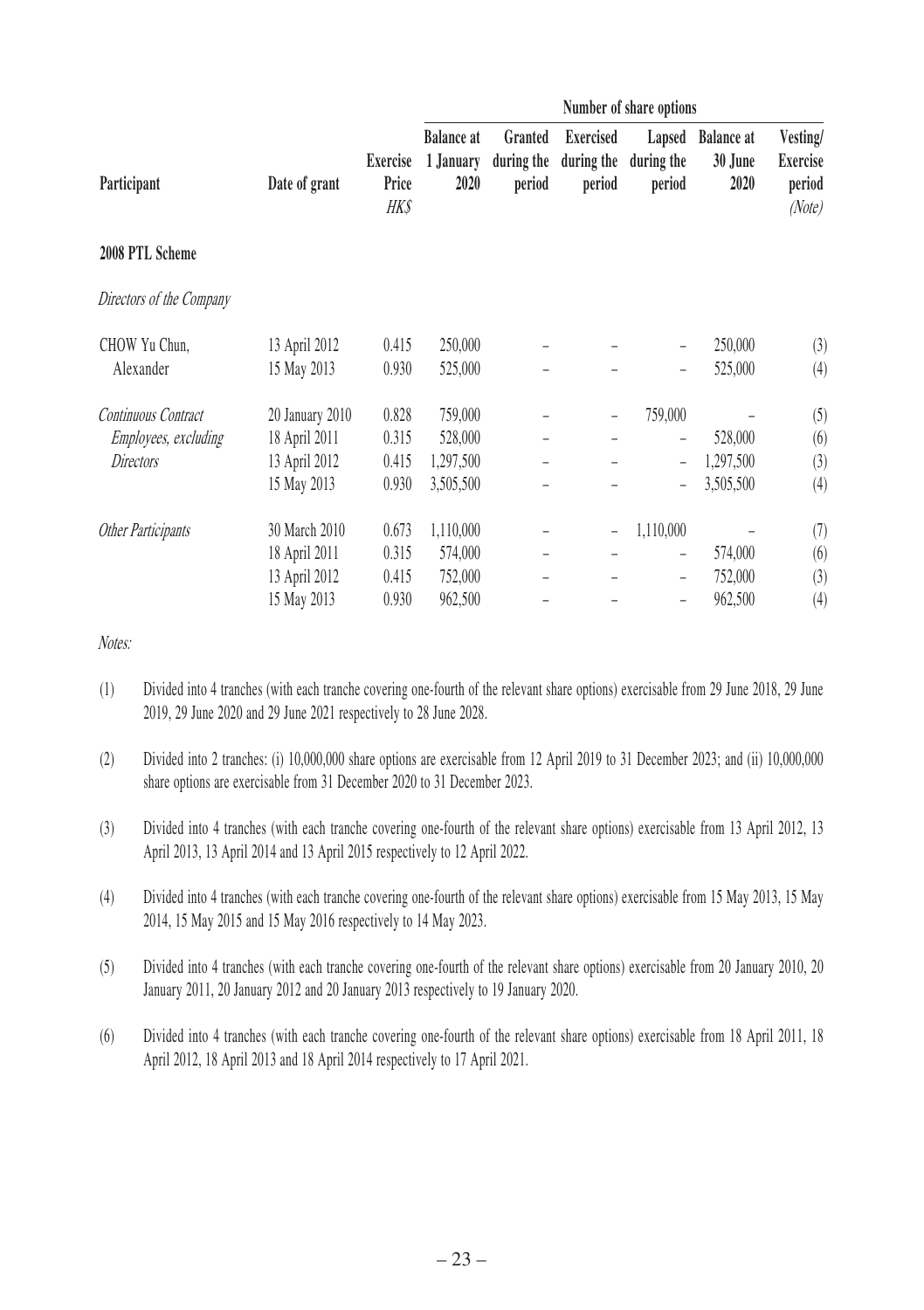(7) Divided into 3 tranches (with each tranche covering one-third of the relevant share options) exercisable from 31 December 2012, 31 December 2013 and 31 December 2014 to 29 March 2020.

No options were cancelled during the period.

# **Directors' Interests and Short Positions in Shares and Underlying Shares of the Company or Any Associated Corporation**

As at 30 June 2020, the interests of each director of the Company in the shares, underlying shares of equity derivatives and debentures of the Company and its associated corporations (within the meaning of Part XV of the Securities and Futures Ordinance ("SFO")) as recorded in the register required to be kept under Section 352 of the SFO, or as otherwise notified to the Company and the Stock Exchange under the Model Code for Securities Transactions by Directors of Listed Issuers of the Listing Rules ("Model Code") were as follows:

#### **Long positions in shares of the Company**

| Name of director        | Nature of interest | Number of shares held       | Percentage<br>interest held |
|-------------------------|--------------------|-----------------------------|-----------------------------|
| TO Shu Sing, Sidney     | Personal           | 10,000,000 ordinary shares  | $0.85\%$                    |
| CHENG Bing Kin, Alain   | Personal           | 2,000,000 ordinary shares   | 0.17%                       |
| CHOW Yu Chun, Alexander | Personal           | 2,038,000 ordinary shares   | 0.17%                       |
| LEE Ching Kwok, Rin     | Personal           | $1,865,000$ ordinary shares | $0.16\%$                    |
| TRAN Vi-hang William    | Personal           | 1,000,000 ordinary shares   | $0.08\%$                    |

#### **Long positions in underlying shares of the Company**

| Name of director         | <b>Nature</b><br>of interest | Number of equity<br>derivatives held | Number of<br>underlying shares<br>(ordinary shares) | Percentage<br>interest held |
|--------------------------|------------------------------|--------------------------------------|-----------------------------------------------------|-----------------------------|
| TO Shu Sing, Sidney      | Personal                     | $2,000,000$ share options            | 2,000,000 shares                                    | 0.17%                       |
| CHAN Kong Keung, Stephen | Personal                     | $1,000,000$ share options            | 1,000,000 shares                                    | $0.08\%$                    |
| CHENG Bing Kin, Alain    | Personal                     | $1,200,000$ share options            | 1,200,000 shares                                    | 0.10%                       |
| CHOW Yu Chun, Alexander  | Personal                     | $1,275,000$ share options            | 1,275,000 shares                                    | 0.11%                       |
| LEE Ching Kwok, Rin      | Personal                     | 500,000 share options                | 500,000 shares                                      | $0.04\%$                    |
| TRAN Vi-hang William     | Personal                     | $1,000,000$ share options            | 1,000,000 shares                                    | $0.08\%$                    |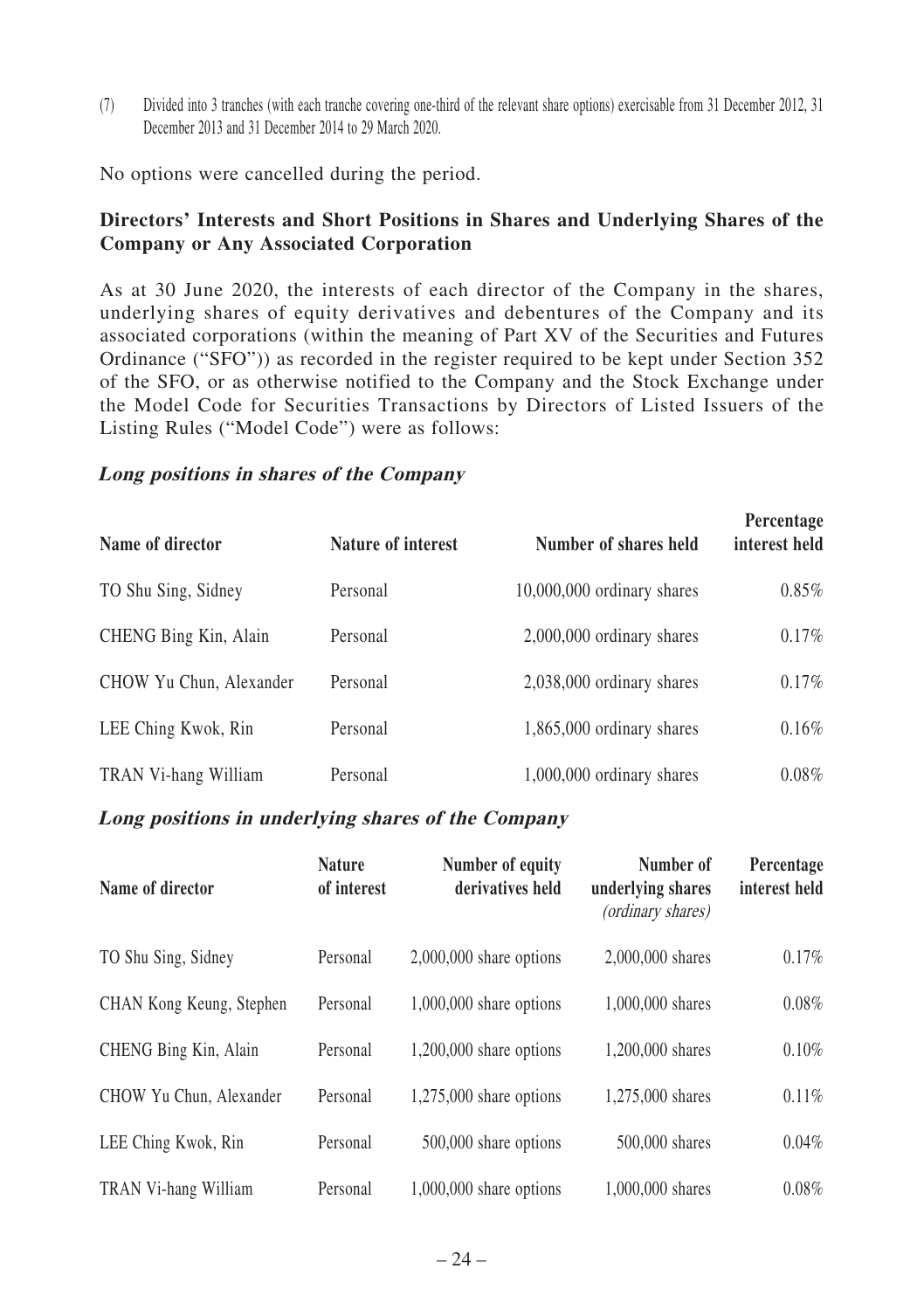## **Long positions in shares of Playmates Holdings Limited ("PHL")**

| Name of director         | Nature of interest | Number of shares held        | Percentage<br>interest held |
|--------------------------|--------------------|------------------------------|-----------------------------|
| TO Shu Sing, Sidney      | Personal           | $20,000,000$ ordinary shares | 0.95%                       |
| CHAN Kong Keung, Stephen | Personal           | 2,600,000 ordinary shares    | 0.12%                       |
| CHENG Bing Kin, Alain    | Personal           | 2,300,000 ordinary shares    | 0.11%                       |
| TRAN Vi-hang William     | Personal           | 160,000 ordinary shares      | $0.01\%$                    |

Unless stated otherwise, all the aforesaid shares and equity derivatives were beneficially owned by the directors concerned. The percentage shown was the number of shares or underlying shares the relevant director was interested expressed as a percentage of the number of issued shares of the relevant companies as at 30 June 2020.

Details of the share options held by the directors of the Company are disclosed in the above section headed "Share Options".

Save as disclosed above, as at 30 June 2020, none of the directors of the Company were interested or deemed to be interested in short positions in the shares and underlying shares of equity derivatives of the Company or any associated corporation as recorded in the register required to be kept under Section 352 of the SFO, or as otherwise notified to the Company and the Stock Exchange under the Model Code.

# **Shareholders' Interests and Short Positions in Shares and Underlying Shares of the Company Required to be Recorded under Section 336 of the SFO**

As at 30 June 2020, persons (other than the directors of the Company) who had interests or short positions in the shares and underlying shares of the Company, being 5% or more of the Company's issued share capital, which were recorded in the register required to be kept under section 336 of the SFO were as follows: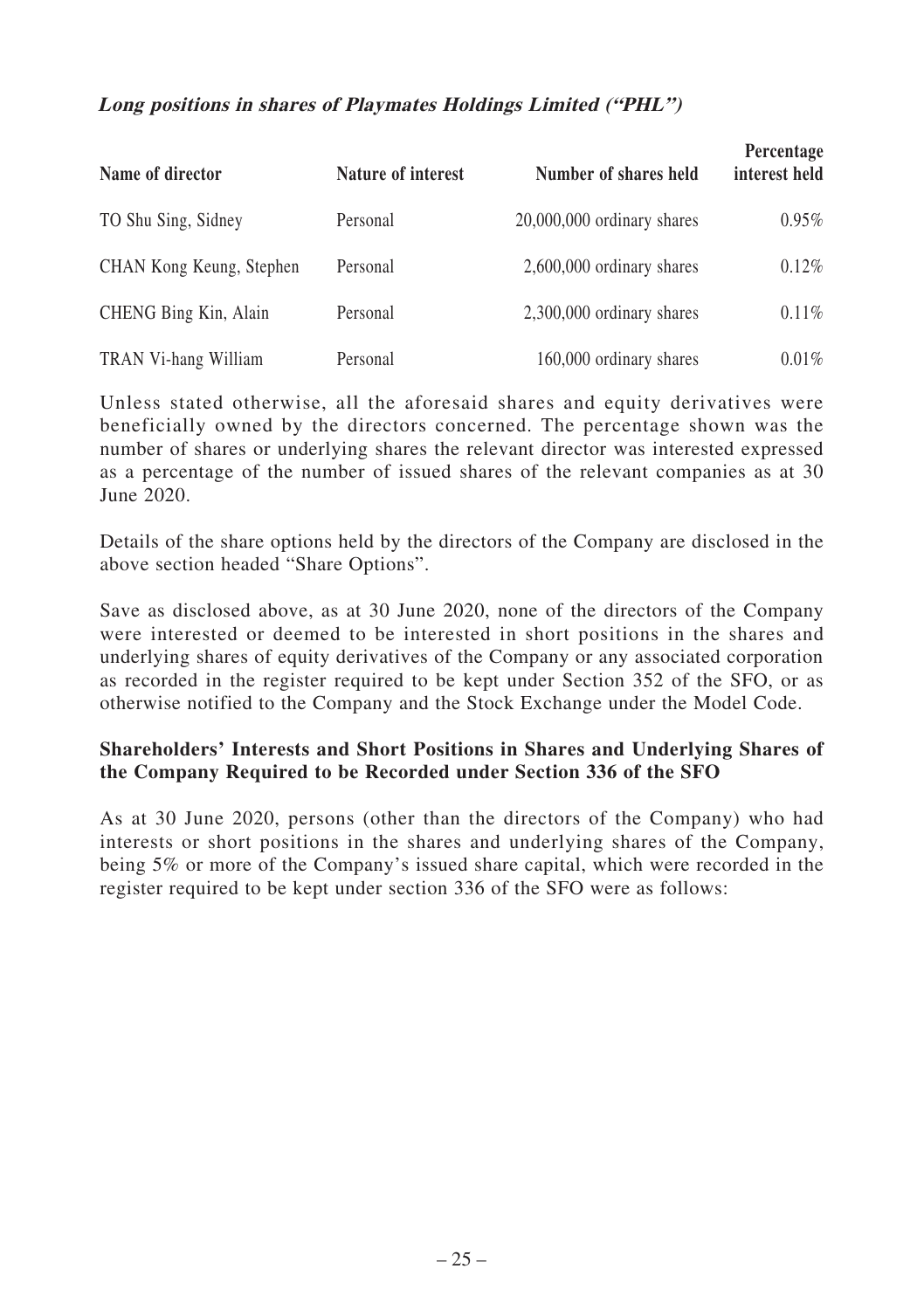# **Long positions in shares of the Company**

| <b>Name</b>             | Nature of interest               | Number of shares held         | Percentage<br>interest held |
|-------------------------|----------------------------------|-------------------------------|-----------------------------|
| CHAN Chun Hoo, Thomas   | Personal ( <i>Note</i> $(i)$ )   | $600,000,000$ ordinary shares | 50.85%                      |
| TGC Assets Limited      | Corporate ( <i>Note</i> $(i)$ )  | $600,000,000$ ordinary shares | 50.85%                      |
| PHL                     | Corporate <i>(Note (ii))</i>     | $600,000,000$ ordinary shares | 50.85%                      |
| PIL Management Limited  | Corporate ( <i>Note</i> $(ii)$ ) | $600,000,000$ ordinary shares | 50.85%                      |
| PIL Investments Limited | Corporate ( <i>Note</i> $(ii)$ ) | $600,000,000$ ordinary shares | 50.85%                      |
| PIL Toys Limited        | Corporate                        | $600,000,000$ ordinary shares | 50.85%                      |

Notes:

- (i) Mr. Chan Chun Hoo, Thomas ("Mr. Chan") is the beneficial owner of all of the issued share capital of TGC Assets Limited ("TGC"), since TGC directly owns approximately 50.71% of the shareholding of PHL and is deemed to be interested in the 600,000,000 shares of the Company in aggregate which PHL is interested in, Mr. Chan is also deemed to be interested in the 600,000,000 shares of the Company in aggregate which PHL is interested in.
- (ii) PIL Management Limited is a wholly-owned subsidiary of PHL; PIL Investments Limited is a wholly-owned subsidiary of PIL Management Limited; and PIL Toys Limited is a wholly-owned subsidiary of PIL Investments Limited. PHL, PIL Management Limited and PIL Investments Limited are therefore deemed to be interested in the 600,000,000 shares of the Company in aggregate which PIL Toys Limited is beneficially interested in.

# **Purchase, Sale or Redemption of Shares**

The Company has not redeemed any of its shares during the period. Neither the Company nor any of its subsidiaries has purchased or sold any of the Company's shares during the period.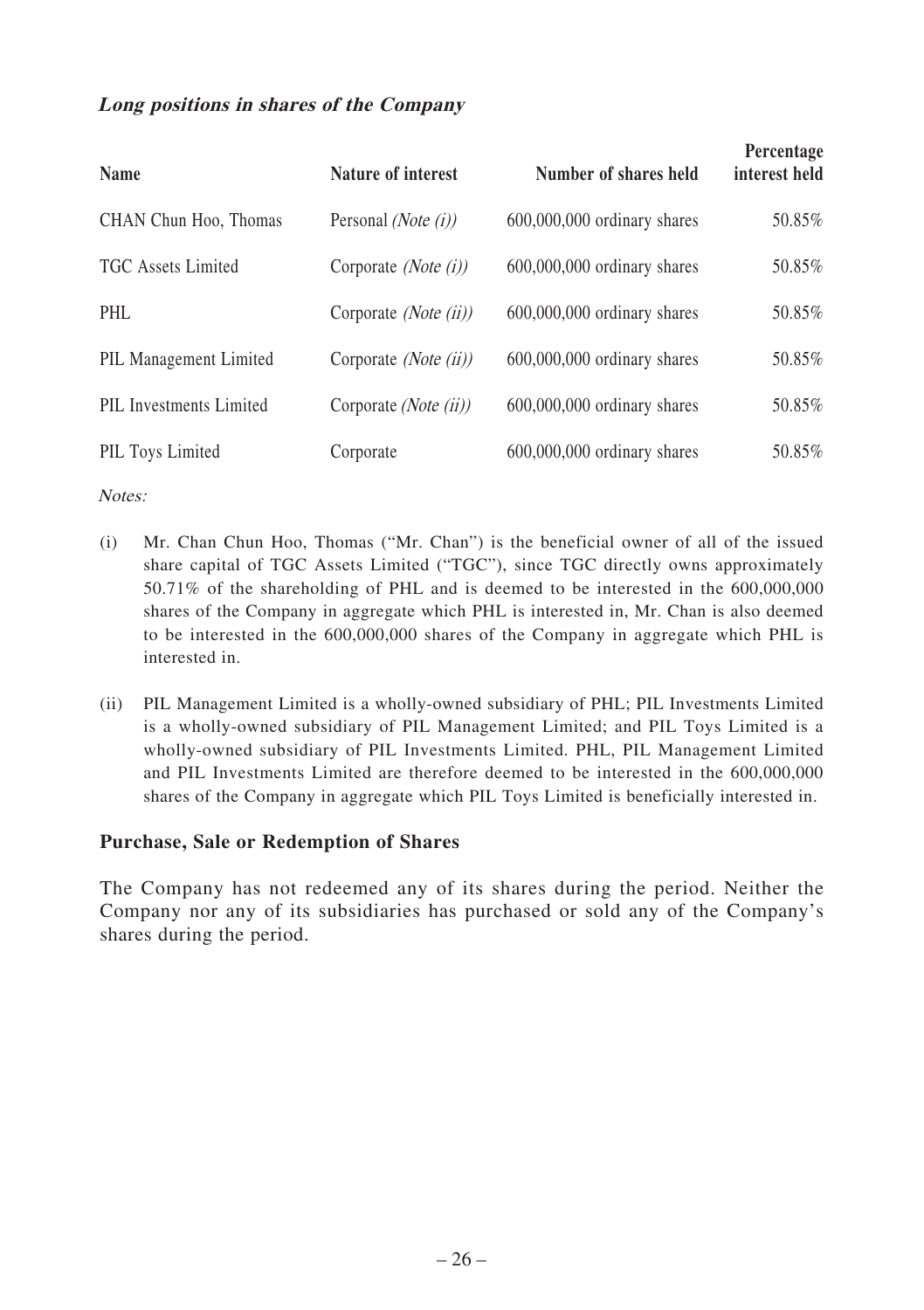# **Compliance with the Corporate Governance Code**

The Company has applied the principles and complied with all the applicable code provisions ("Code Provisions") of the Corporate Governance Code as set out in Appendix 14 of the Listing Rules throughout the six months ended 30 June 2020, except in respect of one Code Provision providing for the roles of the chairman and the chief executive officer to be performed by different individuals.

The Company does not have a designated chief executive officer. The board oversees the management, businesses, strategy and financial performance of the Group. The day-to-day business of the Group is handled by the executive directors collectively. The executive directors supported by the senior executives are delegated with the responsibilities of running the business operations and making operational and business decisions of the Group. The board considers that this structure is adequate to ensure an effective management and control of the Group's businesses and operations. The structure outlined above will be reviewed regularly to ensure that sound corporate governance is in place.

The Audit Committee has reviewed with the management the accounting principles and practices adopted by the Group and discussed internal controls and financial reporting matters including a review of the unaudited condensed consolidated financial information for the six months ended 30 June 2020.

#### **Compliance with the Model Code**

The Company has adopted the Model Code as set out in Appendix 10 of the Listing Rules for securities transactions by directors of the Company. All the members of the Board have confirmed, following specific enquiry by the Company, that they have complied with the required standard as set out in the Model Code throughout the period ended 30 June 2020.

> On behalf of the Board **To Shu Sing, Sidney** Chairman

Hong Kong, 21 August 2020